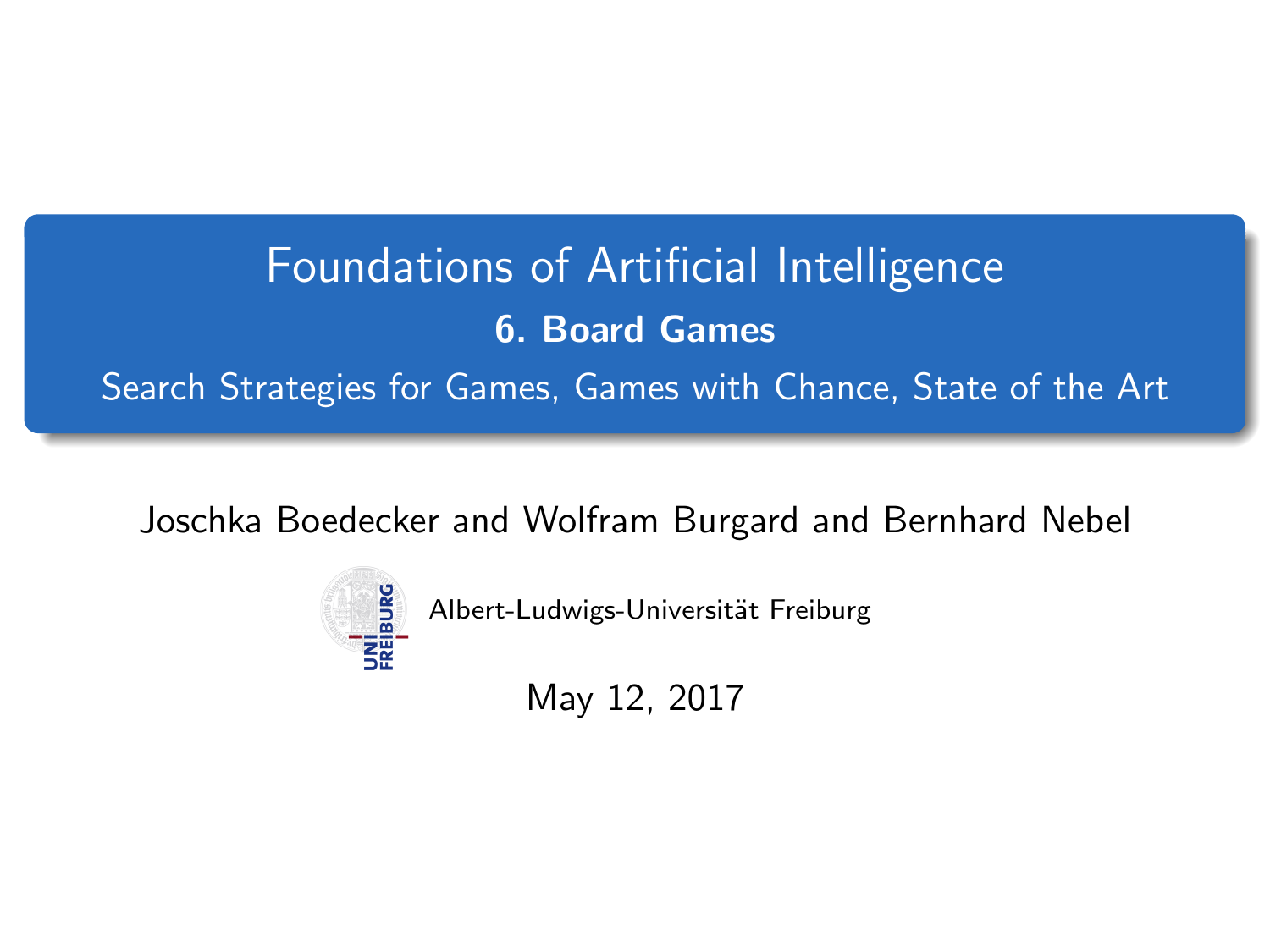#### **[Board Games](#page-2-0)**

- [Minimax Search](#page-4-0)
- 3 [Alpha-Beta Search](#page-9-0)
- 4 [Games with an Element of Chance](#page-27-0)

#### 5 [State of the Art](#page-32-0)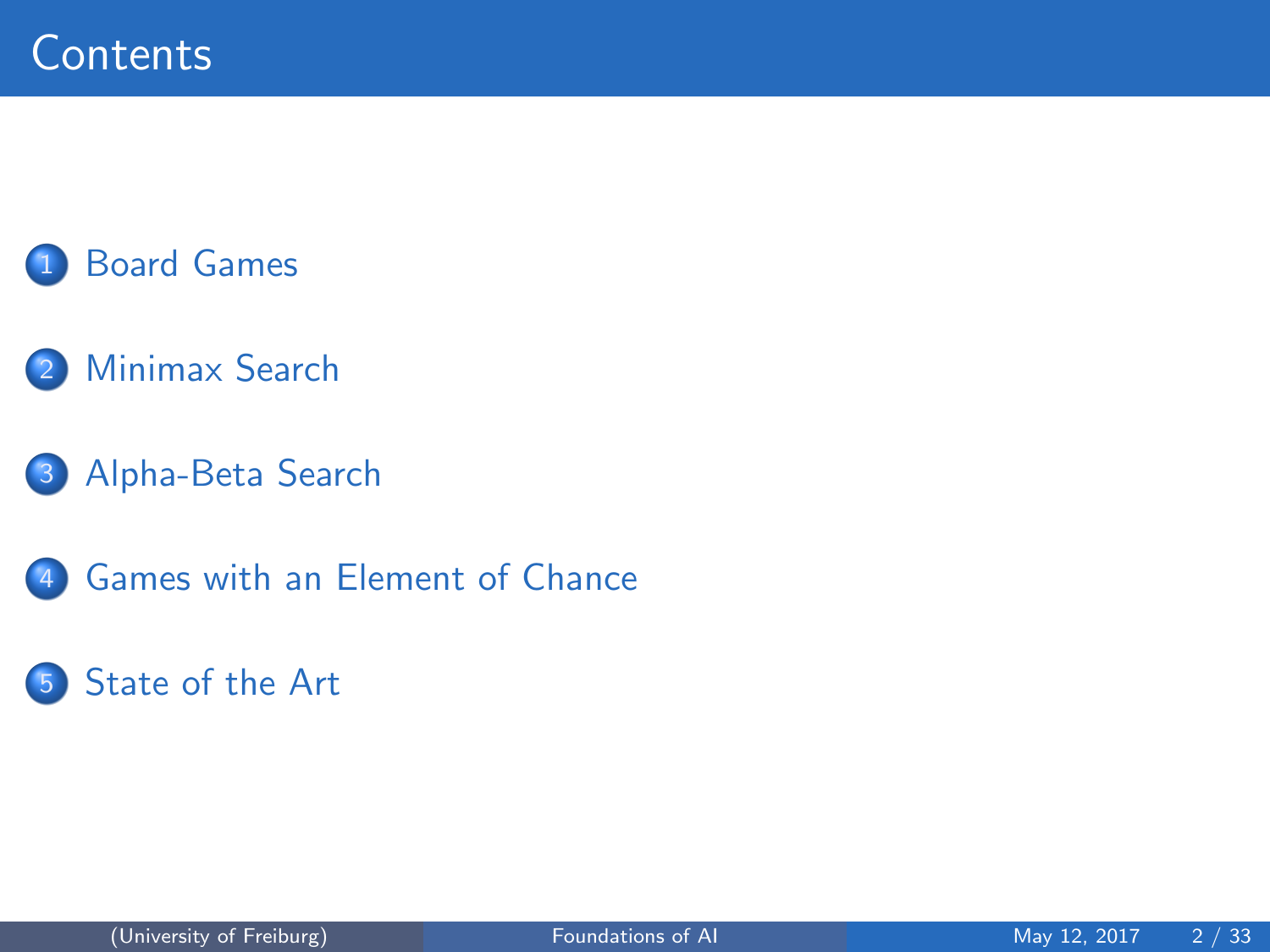<span id="page-2-0"></span>Board games are one of the oldest branches of AI (Shannon and Turing 1950).

- Board games present a very abstract and pure form of competition between two opponents and clearly require a form of "intelligence".
- The states of a game are easy to represent.
- The possible actions of the players are well-defined.
- $\rightarrow$  Realization of the game as a search problem
- $\rightarrow$  The individual states are fully accessible
- $\rightarrow$  It is nonetheless a contingency problem, because the characteristics of the opponent are not known in advance.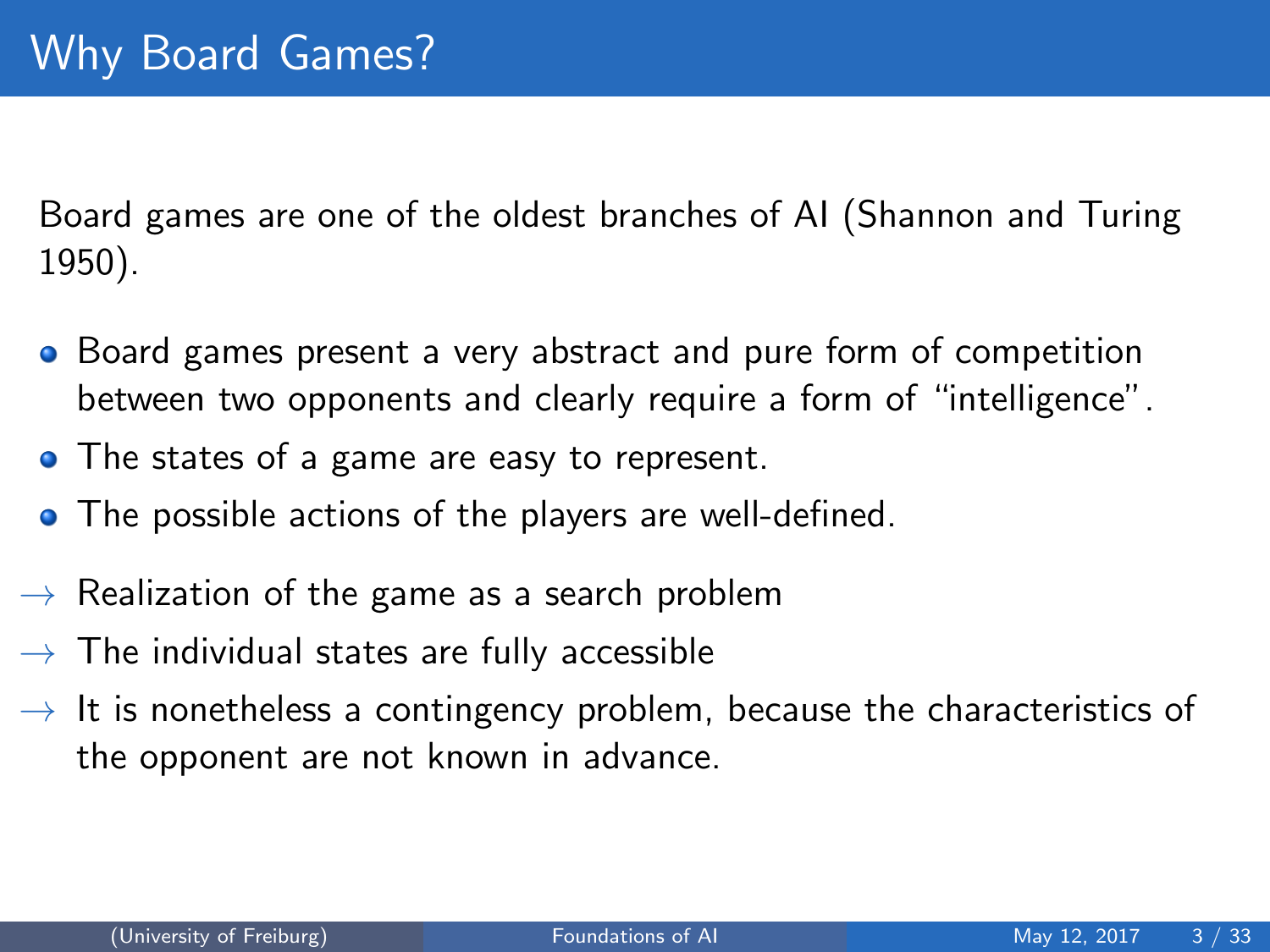Board games are not only difficult because they are contingency problems, but also because the search trees can become astronomically large.

#### Examples:

- **Chess:** On average 35 possible actions from every position; often, games have 50 moves per player, resulting in a search depth of  $100$ :  $\rightarrow 35^{100} \approx 10^{150}$  nodes in the search tree (with "only"  $10^{40}$  legal chess positions).
- $\bullet$  Go: On average 200 possible actions with ca. 300 moves  $\rightarrow 200^{300} \approx 10^{700}$  nodes.

#### Good game programs have the properties that they

- delete irrelevant branches of the game tree,
- use good evaluation functions for in-between states, and
- **•** look ahead as many moves as possible.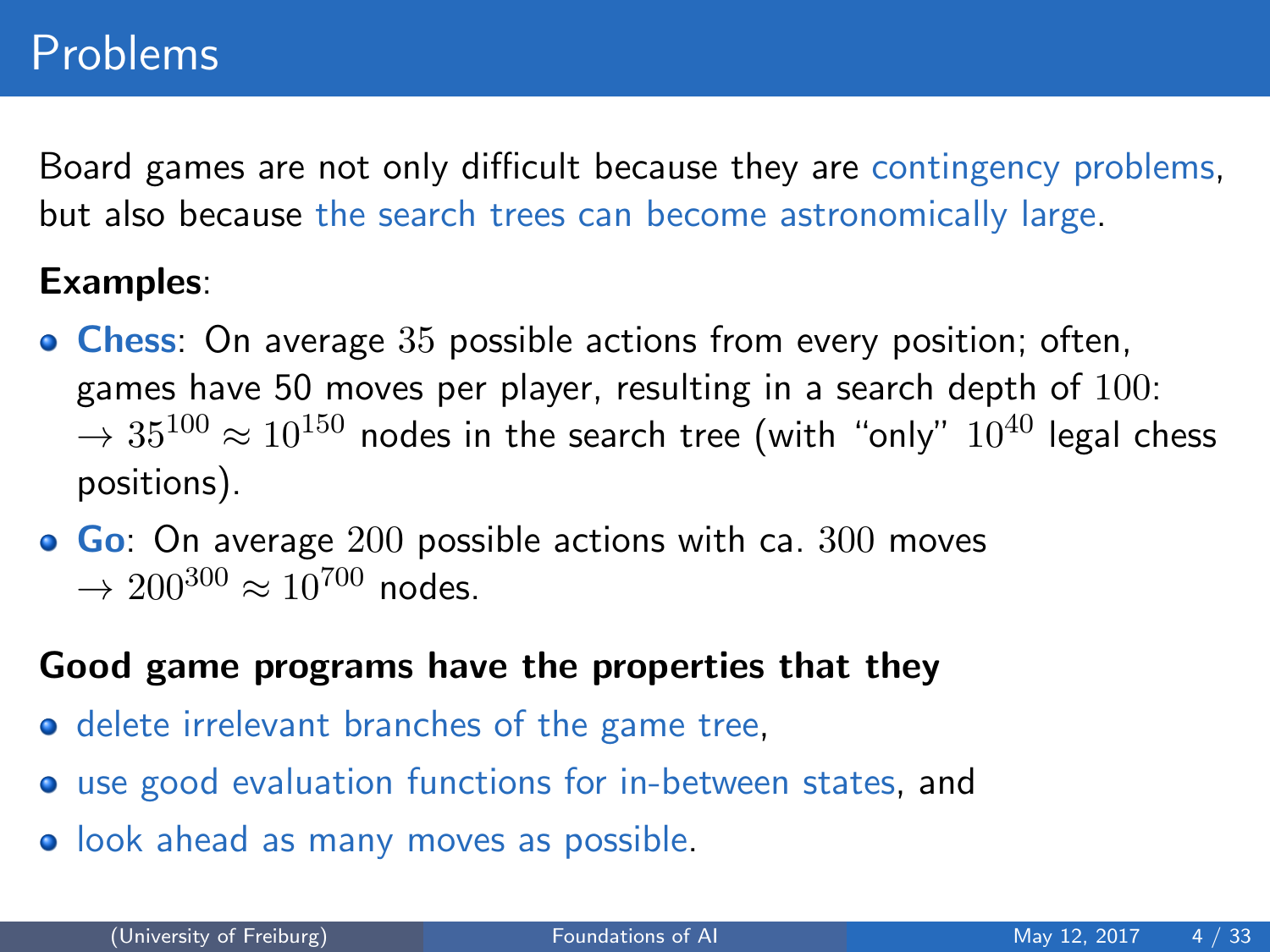- <span id="page-4-0"></span>• Players are MAX and MIN, where MAX begins.
- Initial position (e.g., board arrangement)
- $\bullet$  Operators (= legal moves)
- $\bullet$  Termination test, determines when the game is over. Terminal state  $=$ game over.
- Strategy. In contrast to regular searches, where a path from beginning to end is simply a solution, max must come up with a strategy to reach a terminal state regardless of what MIN does  $\rightarrow$  correcting reactions to all of min's moves.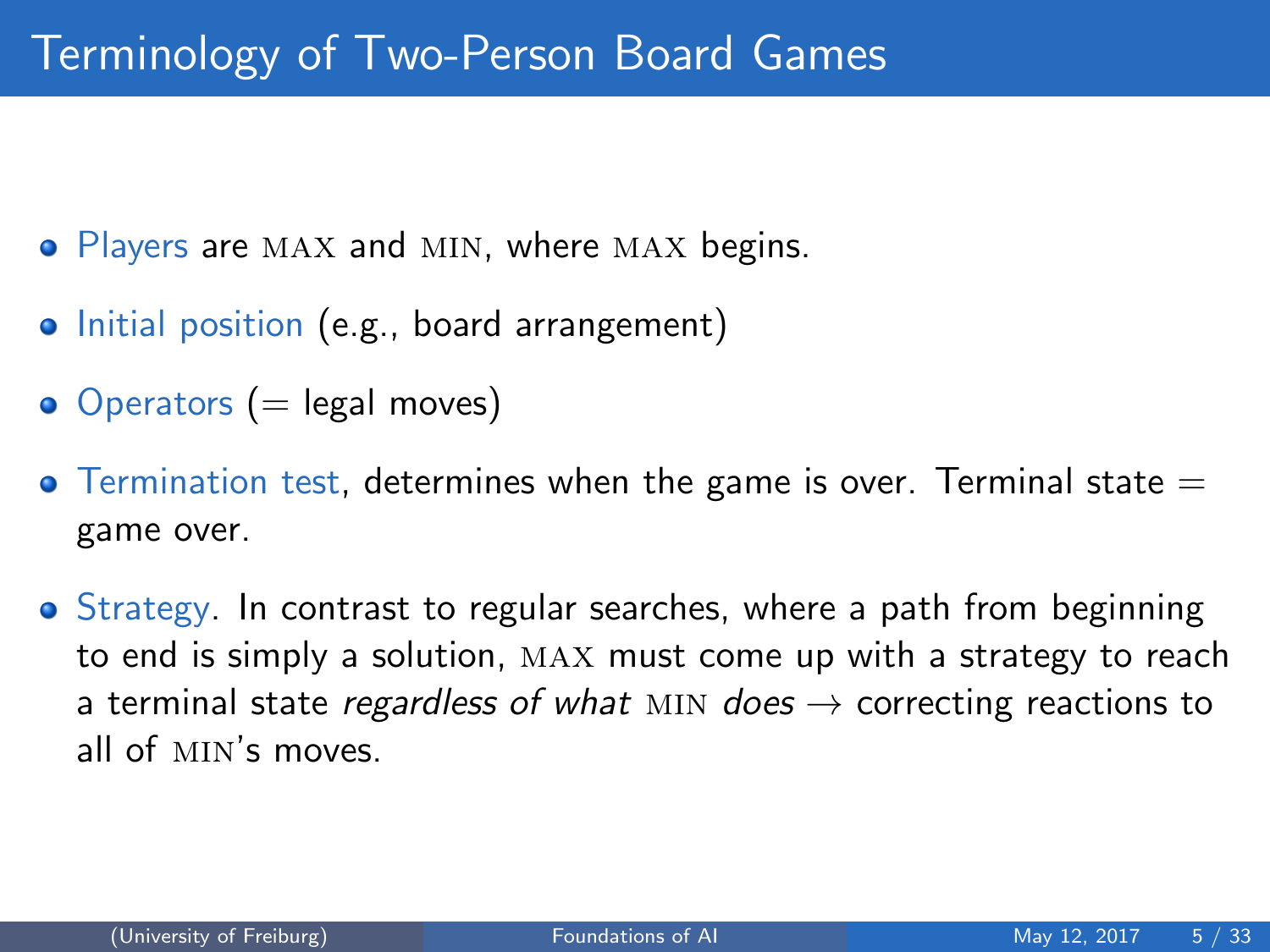#### Tic-Tac-Toe Example



Every step of the search tree, also called game tree, is given the player's name whose turn it is (max- and min-steps).

When it is possible, as it is here, to produce the full search tree (game tree), the minimax algorithm delivers an optimal strategy for max.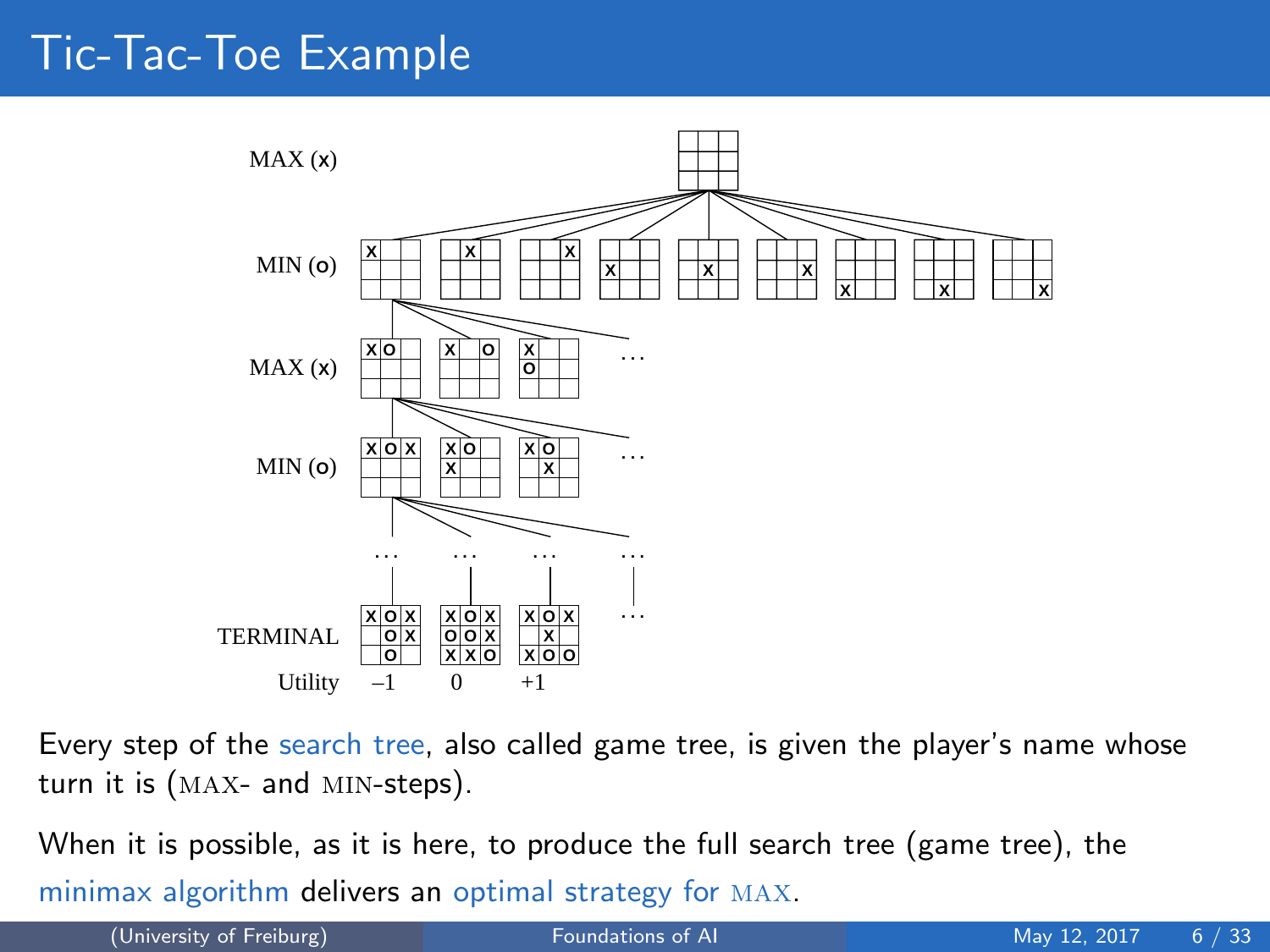- 1. Generate the complete game tree using depth-first search.
- 2. Apply the utility function to each terminal state.
- 3. Beginning with the terminal states, determine the utility of the predecessor nodes as follows:
	- Node is a min-node Value is the minimum of the successor nodes
	- Node is a max-node Value is the maximum of the successor nodes
	- From the initial state (root of the game tree), MAX chooses the move that leads to the highest value (minimax decision).

Note: Minimax assumes that min plays perfectly. Every weakness (i.e., every mistake MIN makes) can only improve the result for MAX.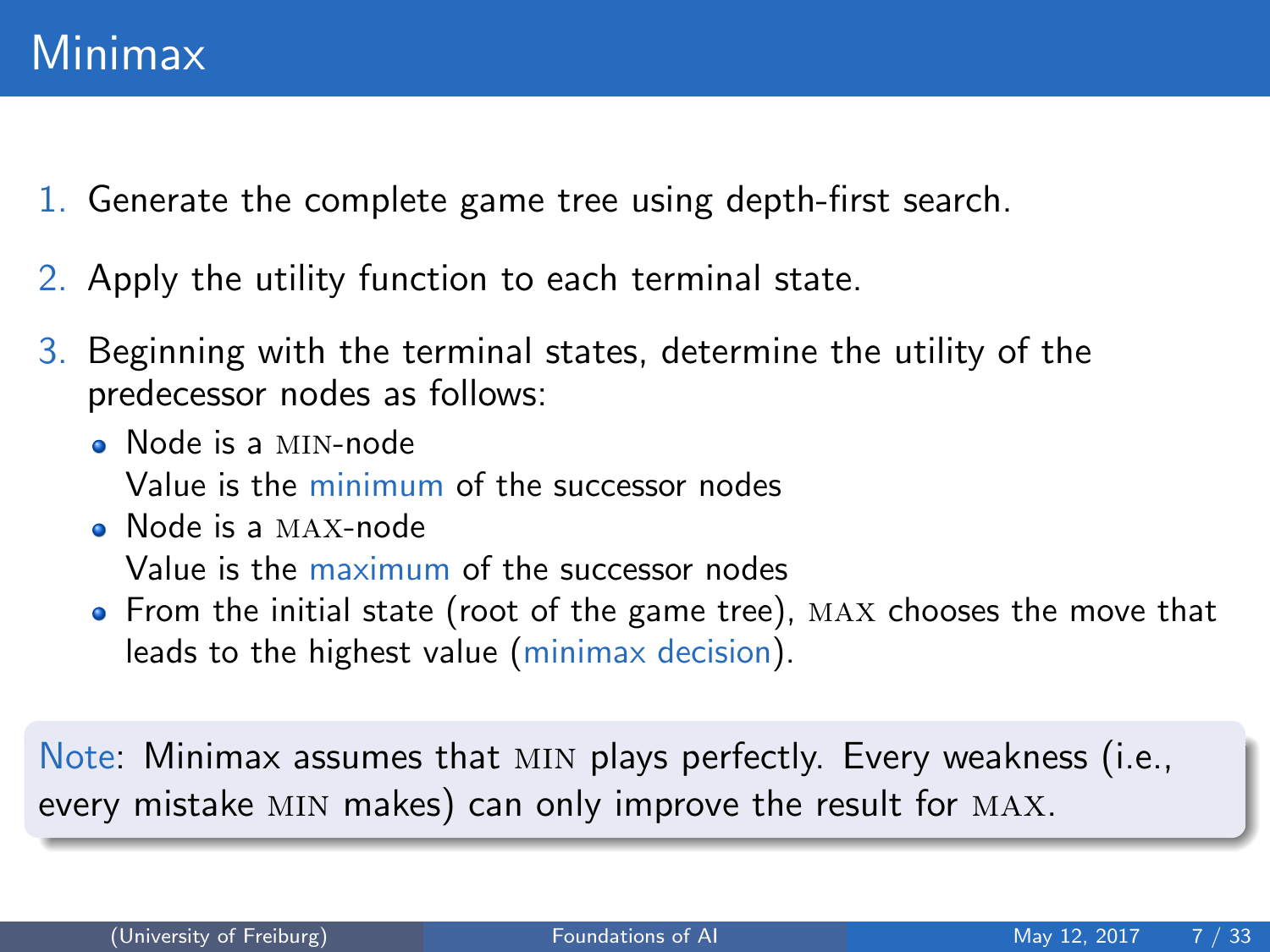#### Minimax Example

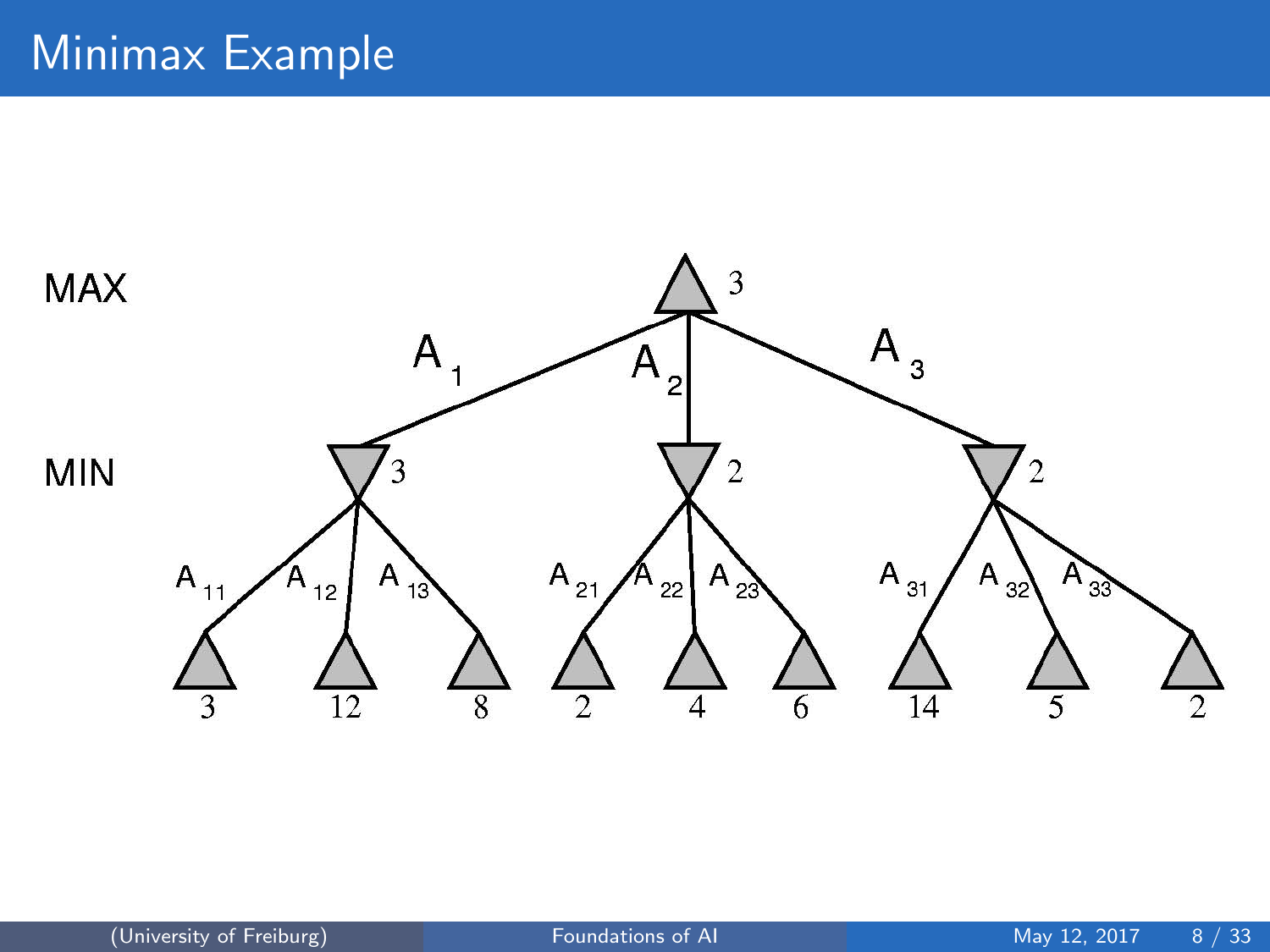## Minimax Algorithm

#### Recursively calculates the best move from the initial state.

```
function MINIMAX-DECISION(state) returns an action
return \arg \max_{a \in \text{ACTIONS}(s)} \text{MIN-VALUE}(\text{RESULT}(state, a))
```

```
function MAX-VALUE(state) returns a utility value
if TERMINAL-TEST(state) then return UTILITY(state)
 v \leftarrow -\inftyfor each a in ACTIONS(state) do
   v \leftarrow \text{MAX}(v, \text{MIN-VALUE}(\text{RESULT}(s, a)))return v
```

```
function MIN-VALUE(state) returns a utility value
if TERMINAL-TEST(state) then return UTILITY(state)
 v \leftarrow \inftyfor each a in ACTIONS(state) do
   v \leftarrow \text{MIN}(v, \text{MAX-VALUE}(\text{RESULT}(s, a)))return v
```
to the best possible move, that is, the move that leads to the outcome with the best utility, under the  $\overline{\mathsf{Note}}$ : Minimax can only be applied to game trees that are not too deep. Otherwise, the minimax value must be approximated at a certain level.  $T$  for notation argument argument as  $\mathcal{S}$  that has the maximum value of  $\mathcal{S}$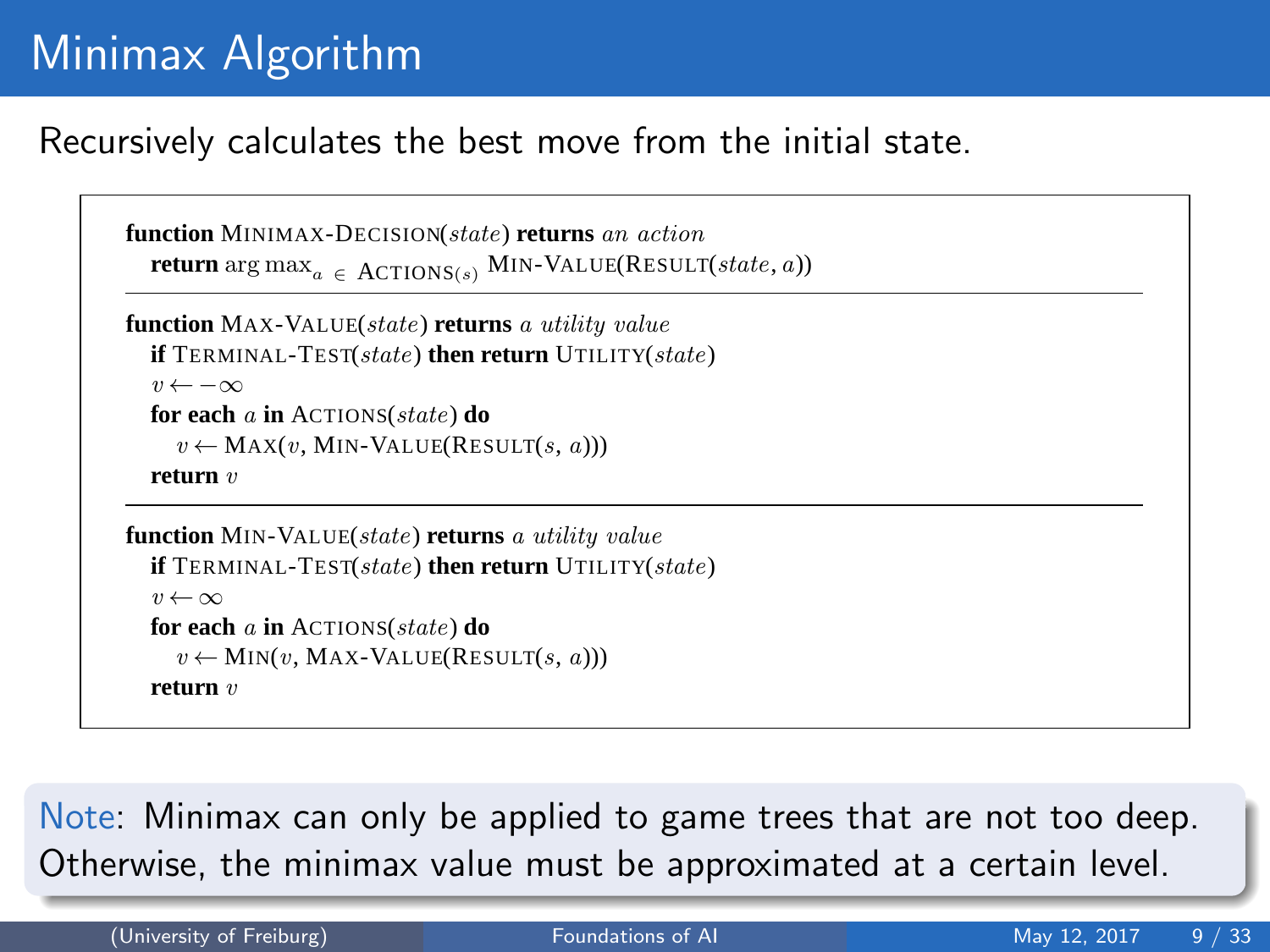<span id="page-9-0"></span>When the search tree is too large, it can be expanded to a certain depth only. The art is to correctly evaluate the playing position of the leaves of the tree at that depth.

Example of simple evaluation criteria in chess: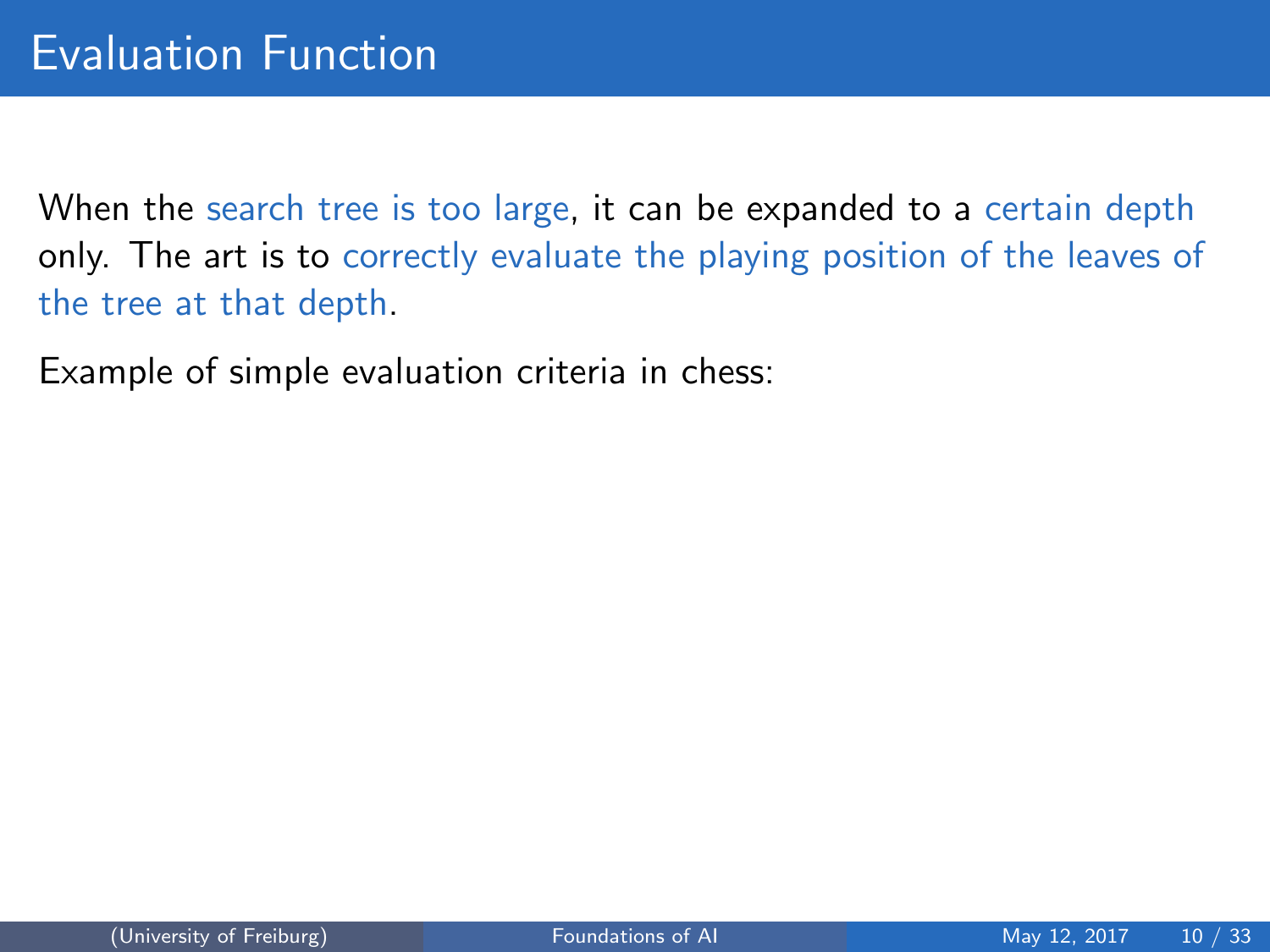When the search tree is too large, it can be expanded to a certain depth only. The art is to correctly evaluate the playing position of the leaves of the tree at that depth.

Example of simple evaluation criteria in chess:

- Material value: pawn 1, knight/bishop 3, rook 5, queen 9
- **Other:** king safety, good pawn structure
- Rule of thumb: three-point advantage  $=$  certain victory

#### The choice of the evaluation function is decisive!

The value assigned to a state of play should reflect the chances of winning, i.e., the chance of winning with a one-point advantage should be less than with a three-point advantage.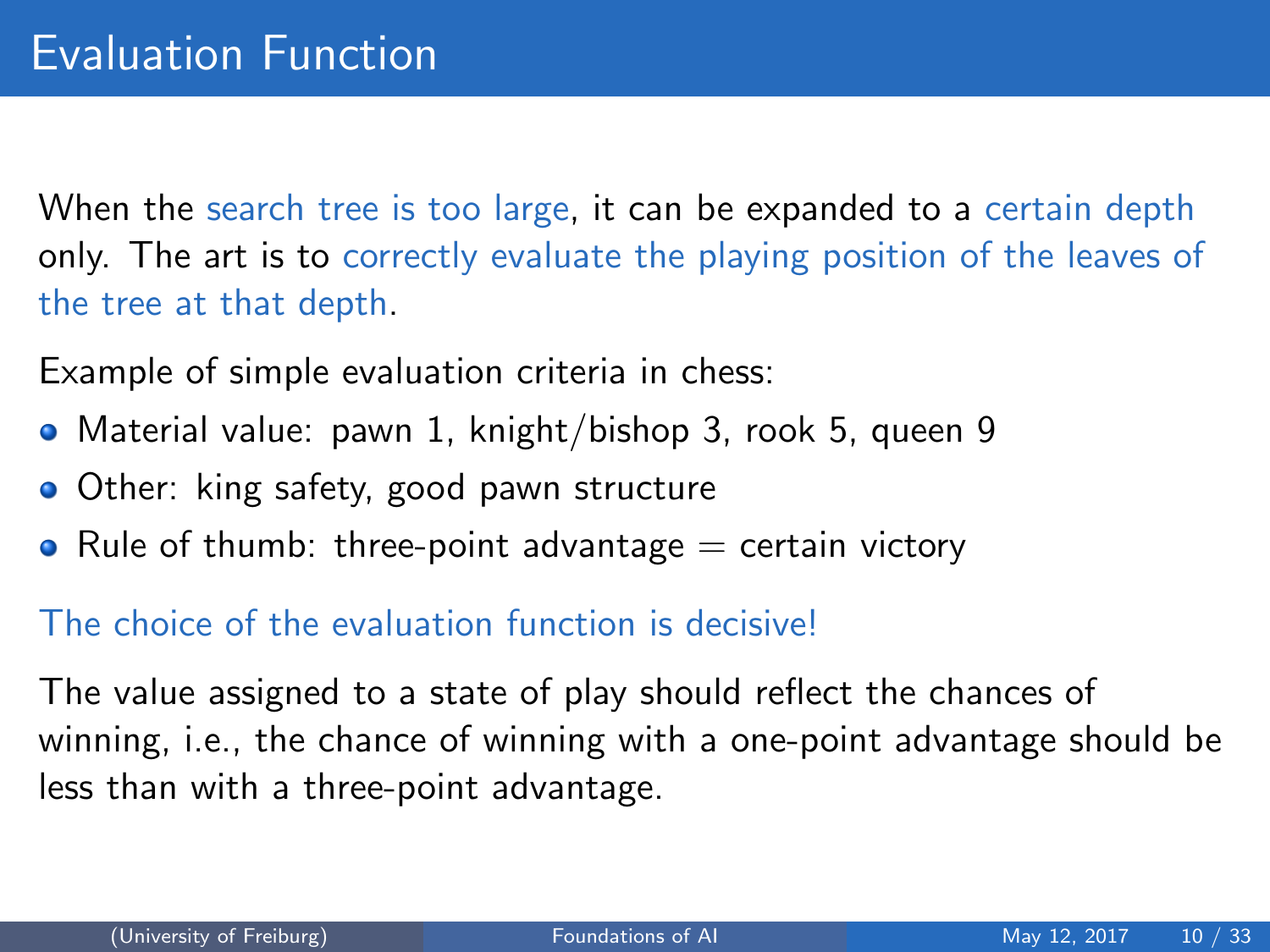The preferred evaluation functions are weighted, linear functions:

$$
w_1f_1+w_2f_2+\cdots+w_nf_n
$$

where the w's are the weights, and the f's are the features. [e.g.,  $w_1 = 3$ ,  $f_1$  = number of our own knights on the board]

The above linear sum makes the strong assumption that the contributions of all features are independent. (not true: e.g., bishops in the endgame are more powerful, when there is more space)

The weights can be learned. The features, however, are often designed by human intuition and understanding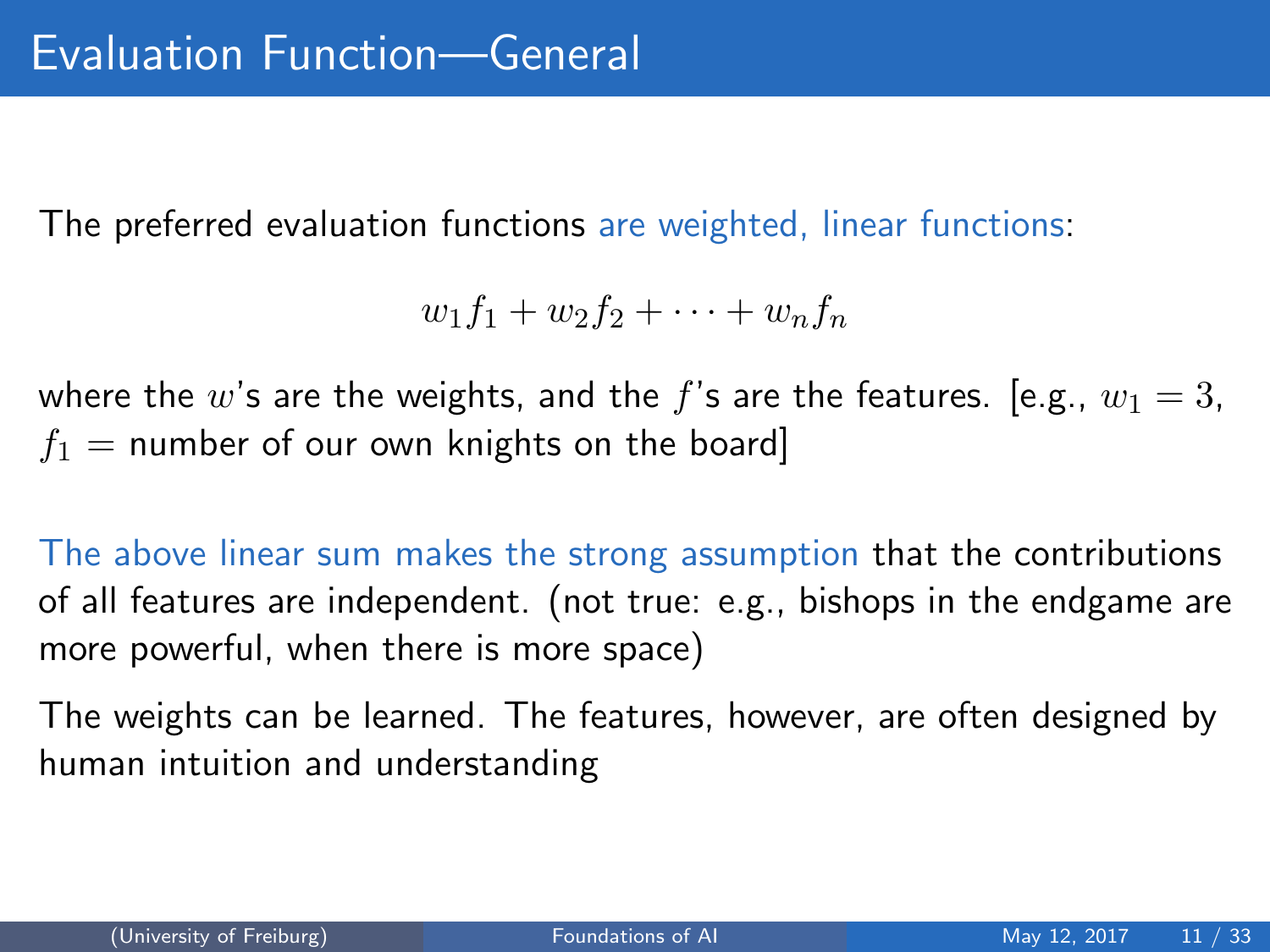Motivation: Return an answer within the allocated time.

- Fixed-depth search.
- **•** Better: iterative deepening search (stop, when time is over).
- **•** but only stop and evaluate at "quiescent" positions that will not cause large fluctuations in the evaluation function in the following moves. For example, if one can capture a figure, then the position is not "quiescent" because this action might change the evaluation substantially. An alternative is to continue the search at non quiescent positions, preferably by only allowing certain types of moves (e.g., capturing) to reduce search effort, until a quiescent position was reached.
- There still is the problem of limited depth search: horizon effect (see next slide).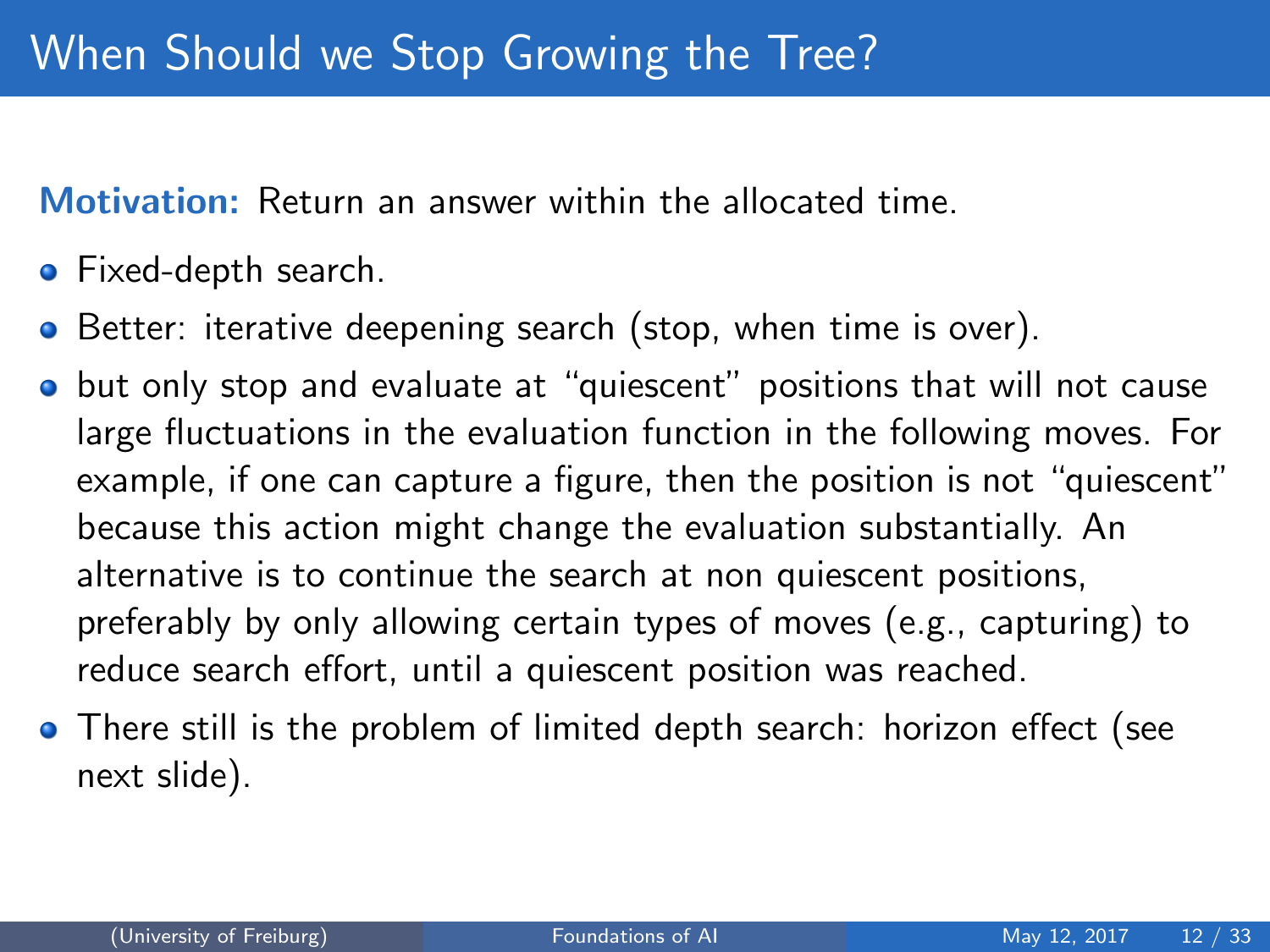

Black to move

- Black has a slight material advantage  $\bullet$
- ... but will eventually lose (pawn becomes a queen).
- A fixed-depth search cannot detect this because it thinks it can avoid it (on the other side of the horizon—because black is concentrating on the check with the rook, to which white must react).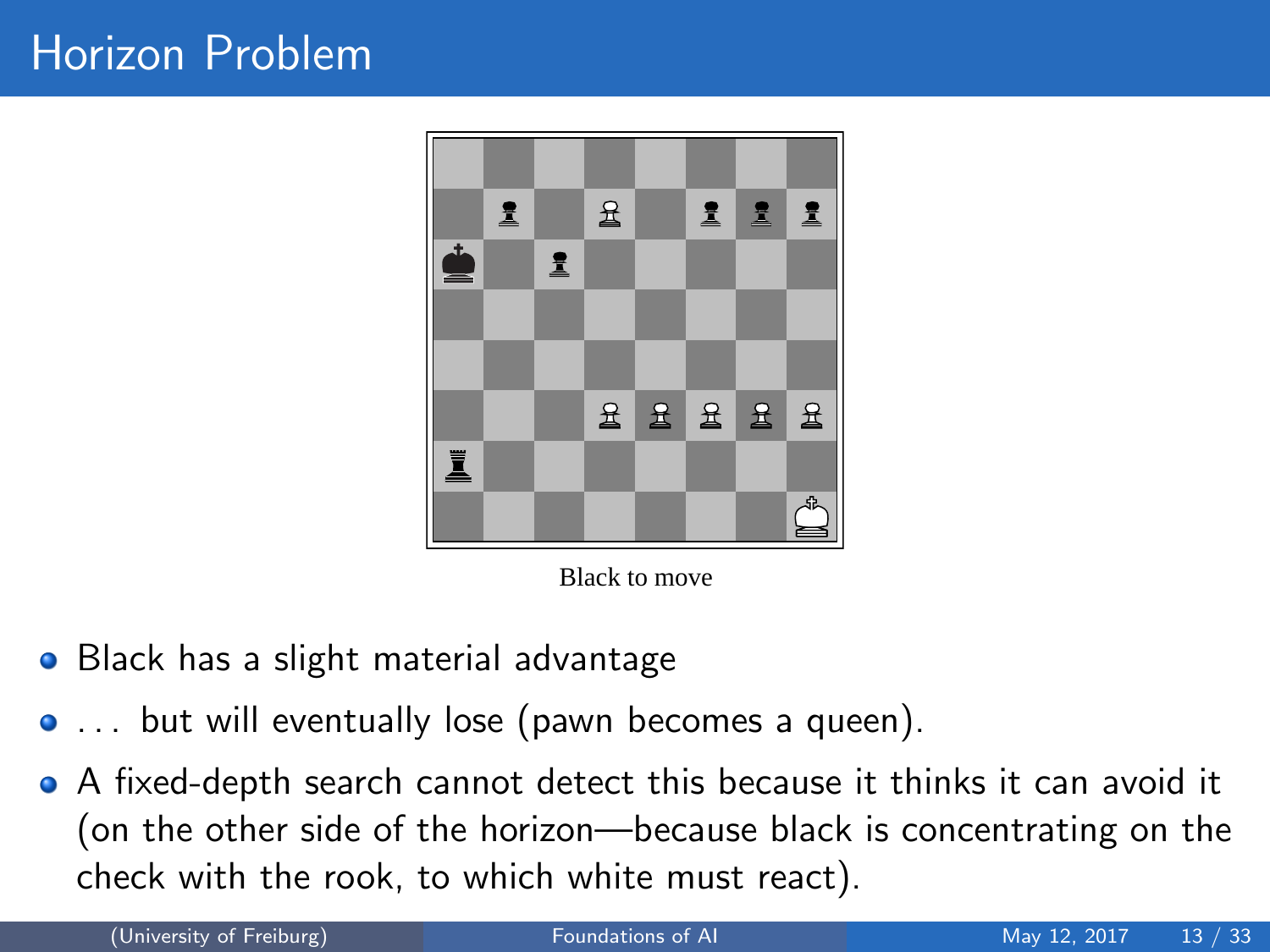## Alpha-Beta Pruning



Can we improve this?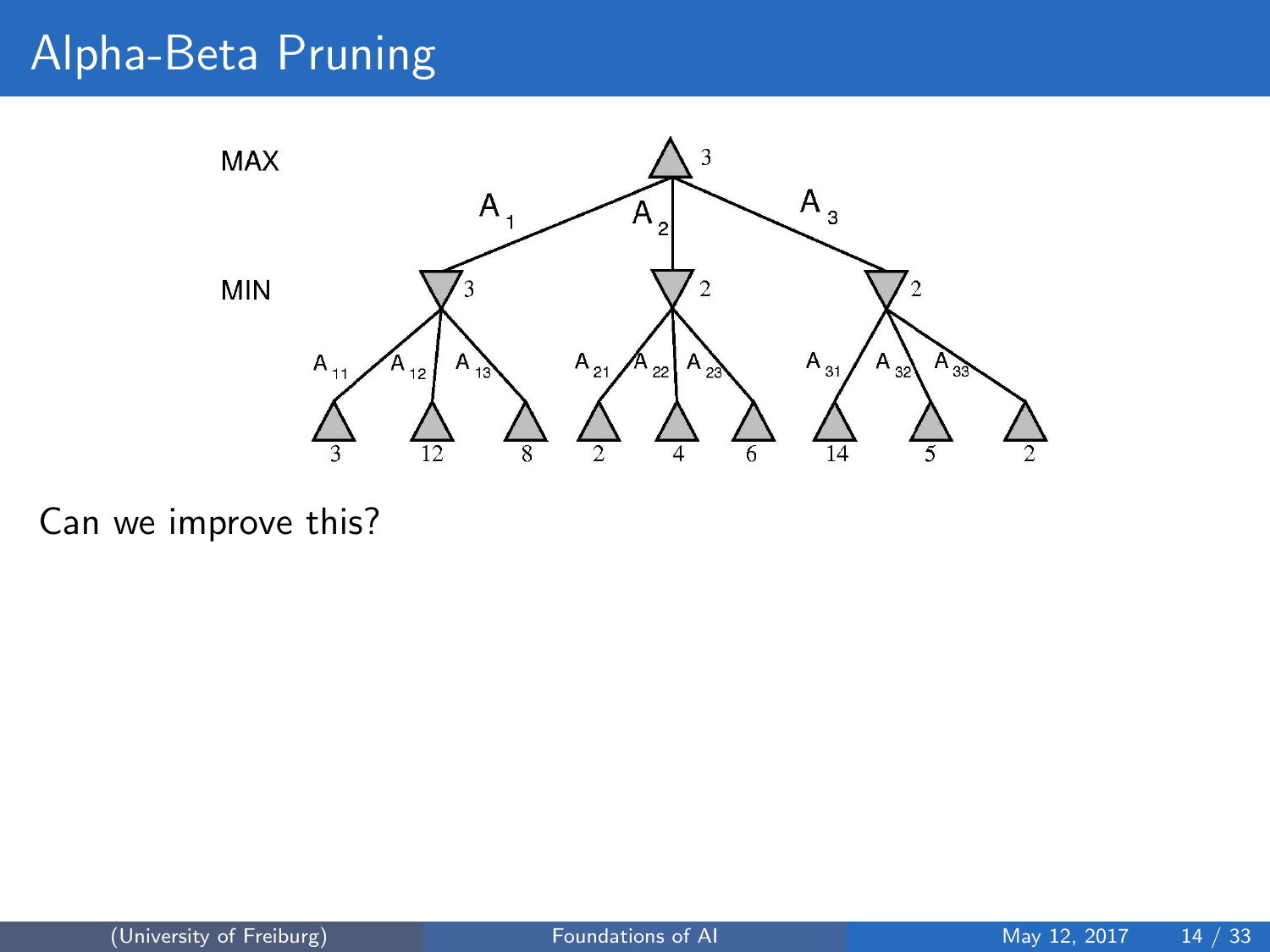## Alpha-Beta Pruning



Can we improve this? We do not need to consider all nodes.

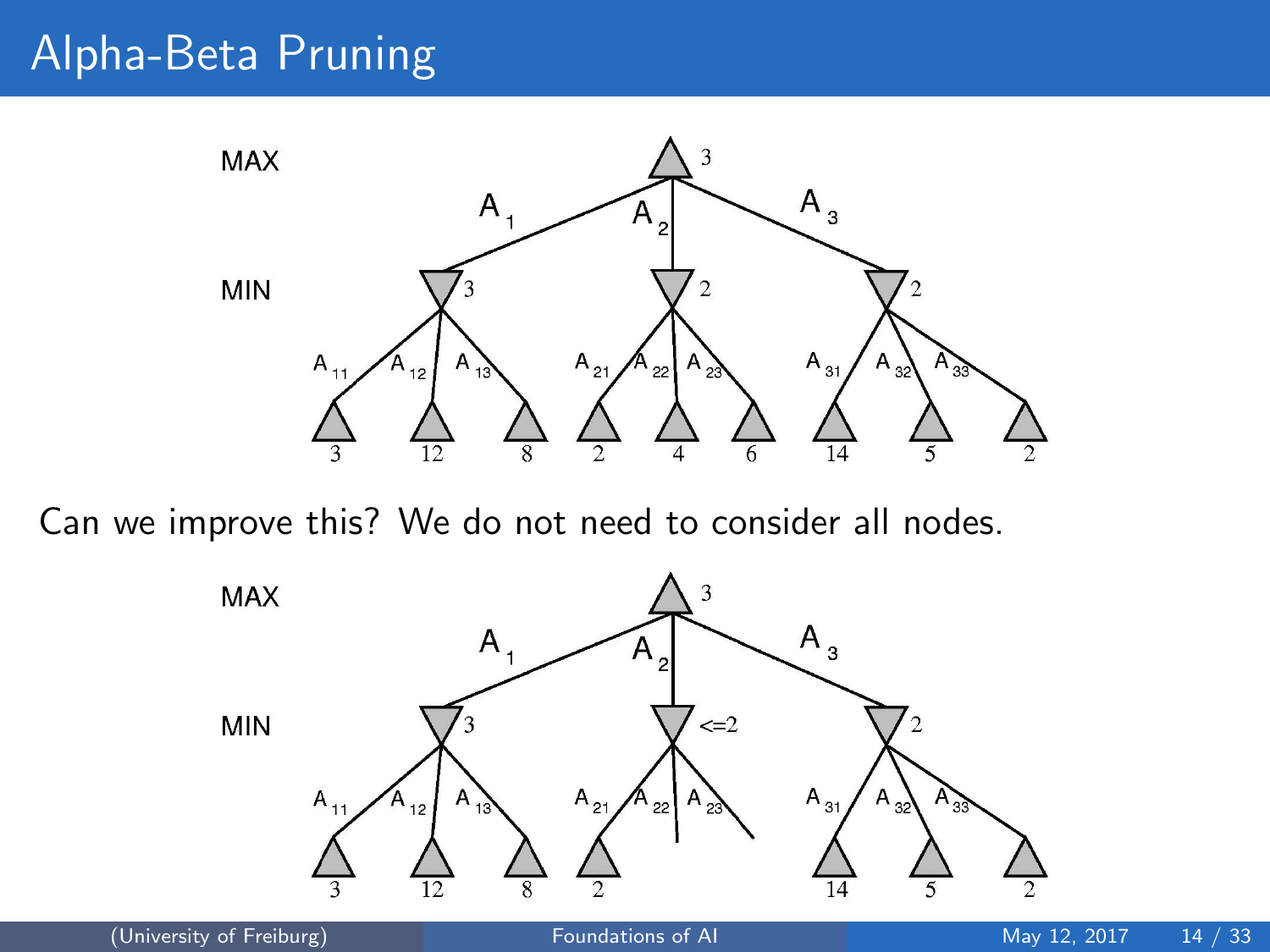## Alpha-Beta Pruning: General



If  $m > n$  we will never reach node n in the game.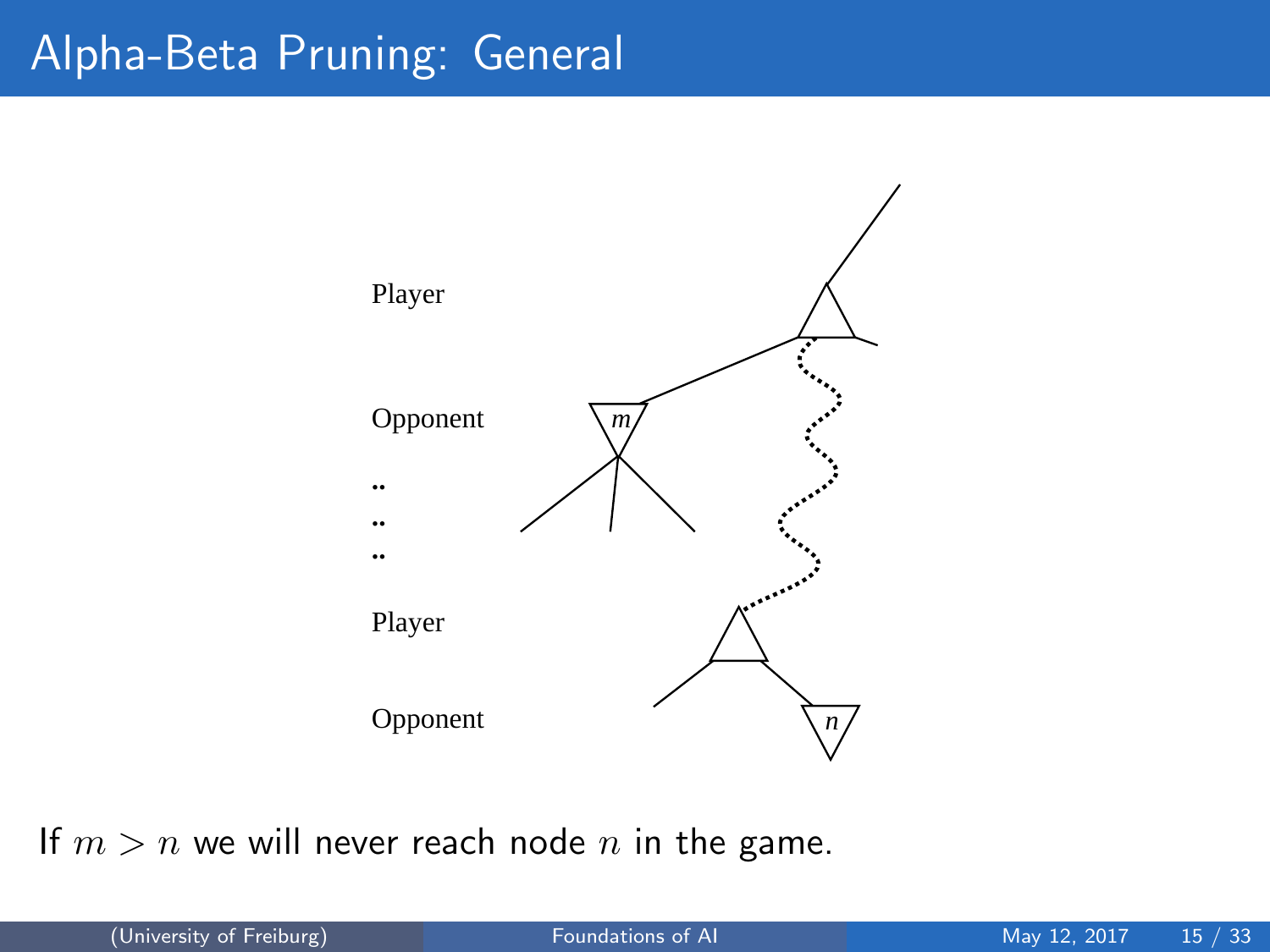Minimax algorithm with depth-first search

 $\alpha$  = the value of the best (i.e., highest-value) choice we have found so far at any choice point along the path for max.

 $\beta$  = the value of the best (i.e., lowest-value) choice we have found so far at any choice point along the path for min.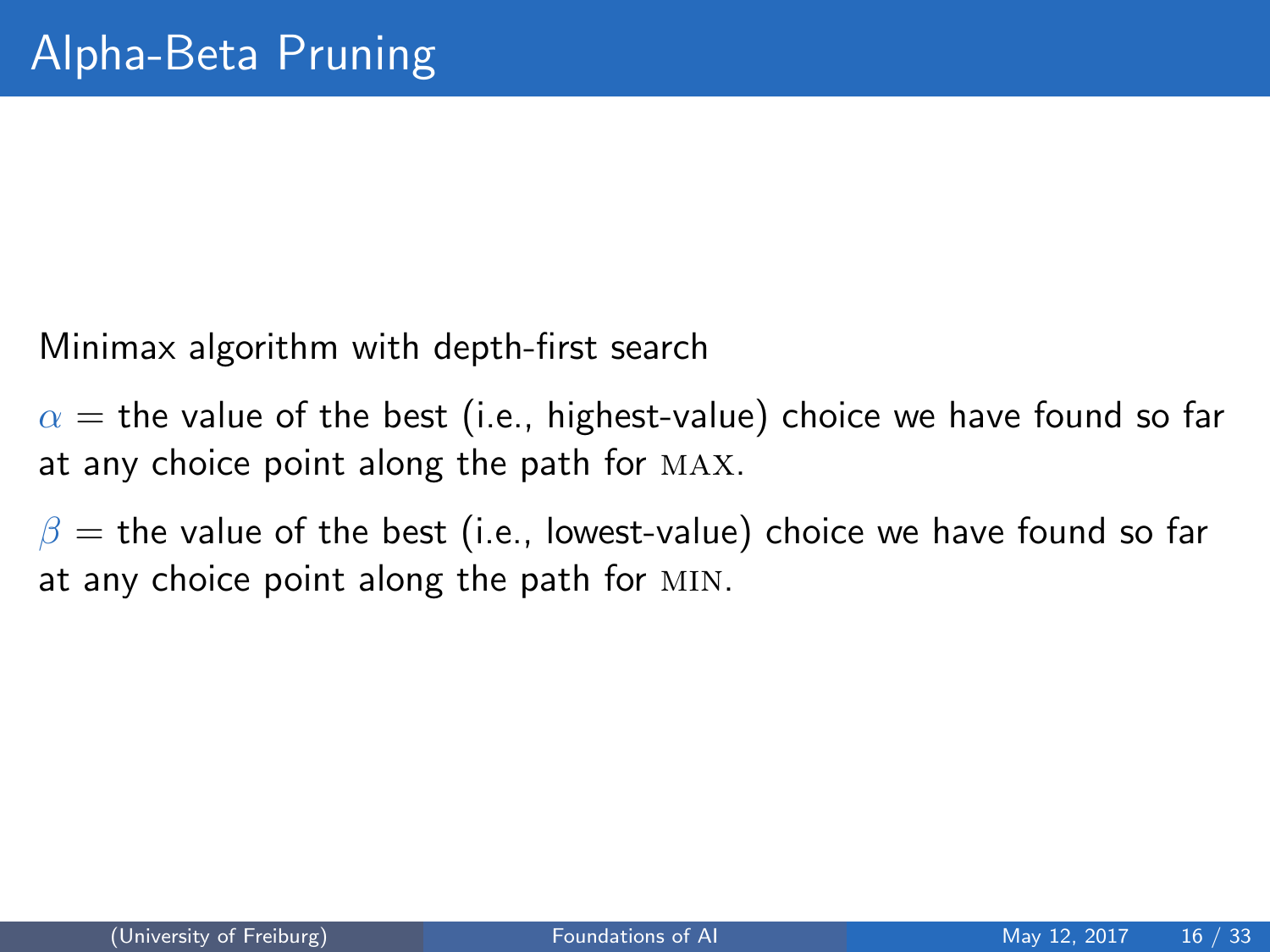The following applies:

 $\alpha$  values of MAX nodes can never decrease

 $\beta$  values of MIN nodes can never increase

- (1) Prune below the MIN node whose  $\beta$ -bound is less than or equal to the  $\alpha$ -bound of its MAX-predecessor node.
- (2) Prune below the MAX node whose  $\alpha$ -bound is greater than or equal to the  $\beta$ -bound of its MIN-predecessor node.
- $\rightarrow$  Provides the same results as the complete minimax search to the same depth (because only irrelevant nodes are eliminated).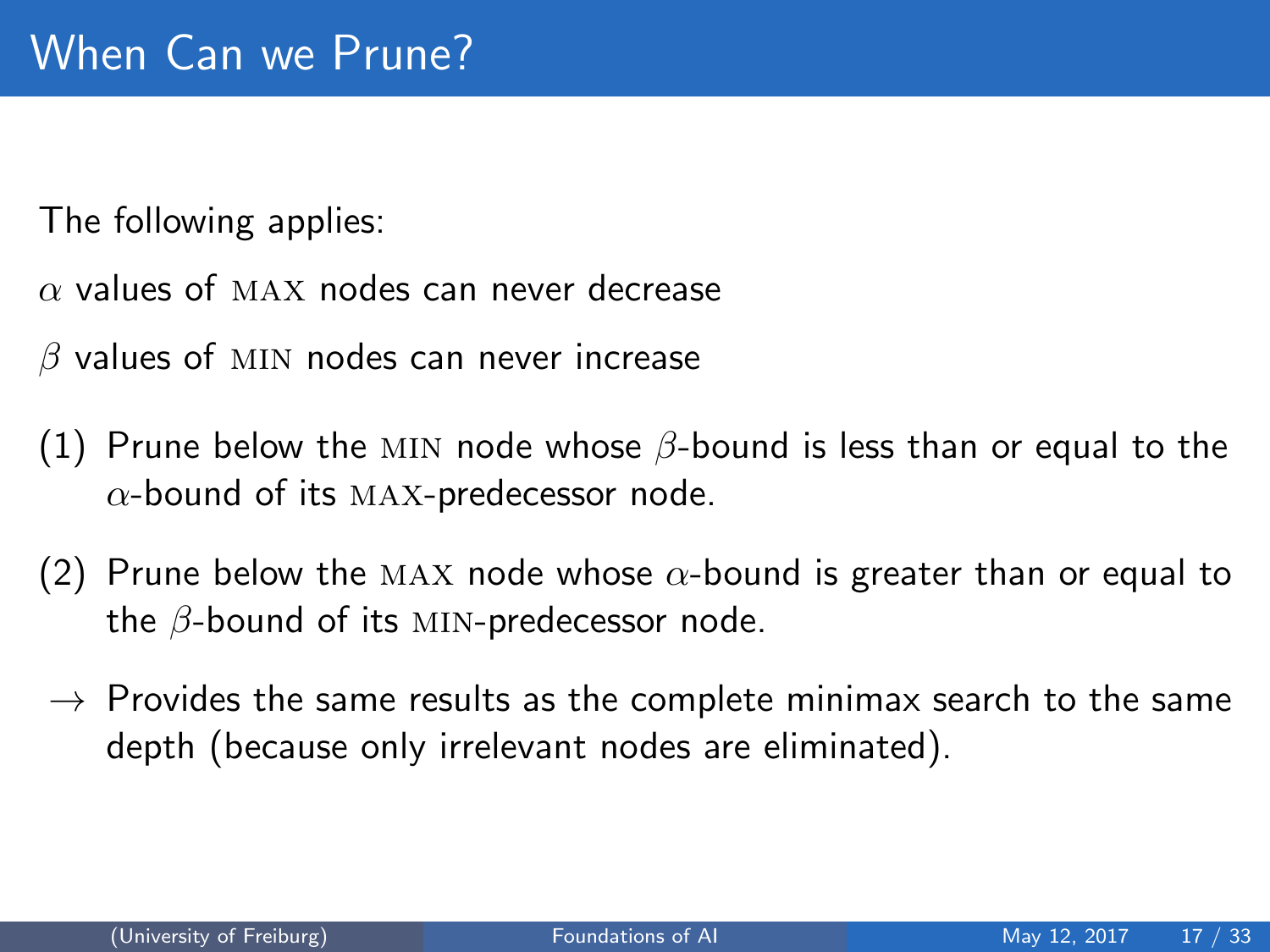## Alpha-Beta Search Algorithm

```
function ALPHA-BETA-SEARCH(state) returns an action
v \leftarrow \text{MAX-VALUE}(state, -\infty, +\infty)return the action in ACTIONS(state) with value v
```

```
function MAX-VALUE(state, \alpha, β) returns a utility value
if TERMINAL-TEST(state) then return UTILITY(state)
 v \leftarrow -\inftyfor each a in ACTIONS(state) do
    v \leftarrow \text{MAX}(v, \text{MIN-VALUE}(\text{RESULT}(s, a), \alpha, \beta))if v > \beta then return v
   \alpha \leftarrow \text{MAX}(\alpha, v)return v
```

```
function MIN-VALUE(state, \alpha, \beta) returns a utility value
if TERMINAL-TEST(state) then return UTILITY(state)
 v \leftarrow +\inftyfor each a in ACTIONS(state) do
    v \leftarrow \text{MIN}(v, \text{MAX-VALUE}(\text{RESULT}(s, a), \alpha, \beta))if v \leq \alpha then return v
   \beta \leftarrow MIN(\beta, v)return v
```
 $\textsf{Initial call with MAX-VALUE} (initial-state, -\infty, +\infty)$ MINIMAX functions in Figure **??**, except for the two lines in each of MIN-VALUE and MAX-VALUE

that maintain α and β (and the bookkeeping to pass these parameters along).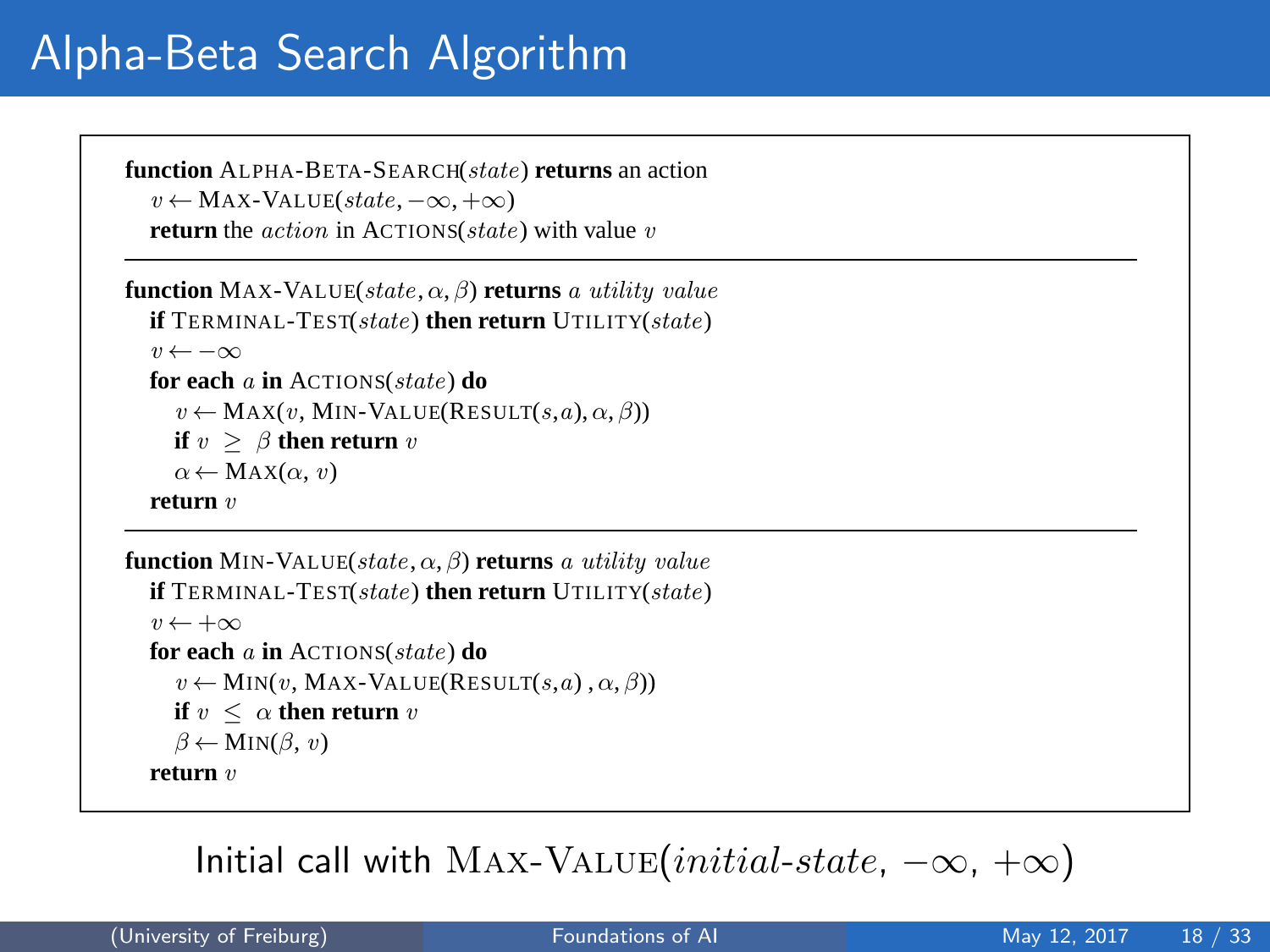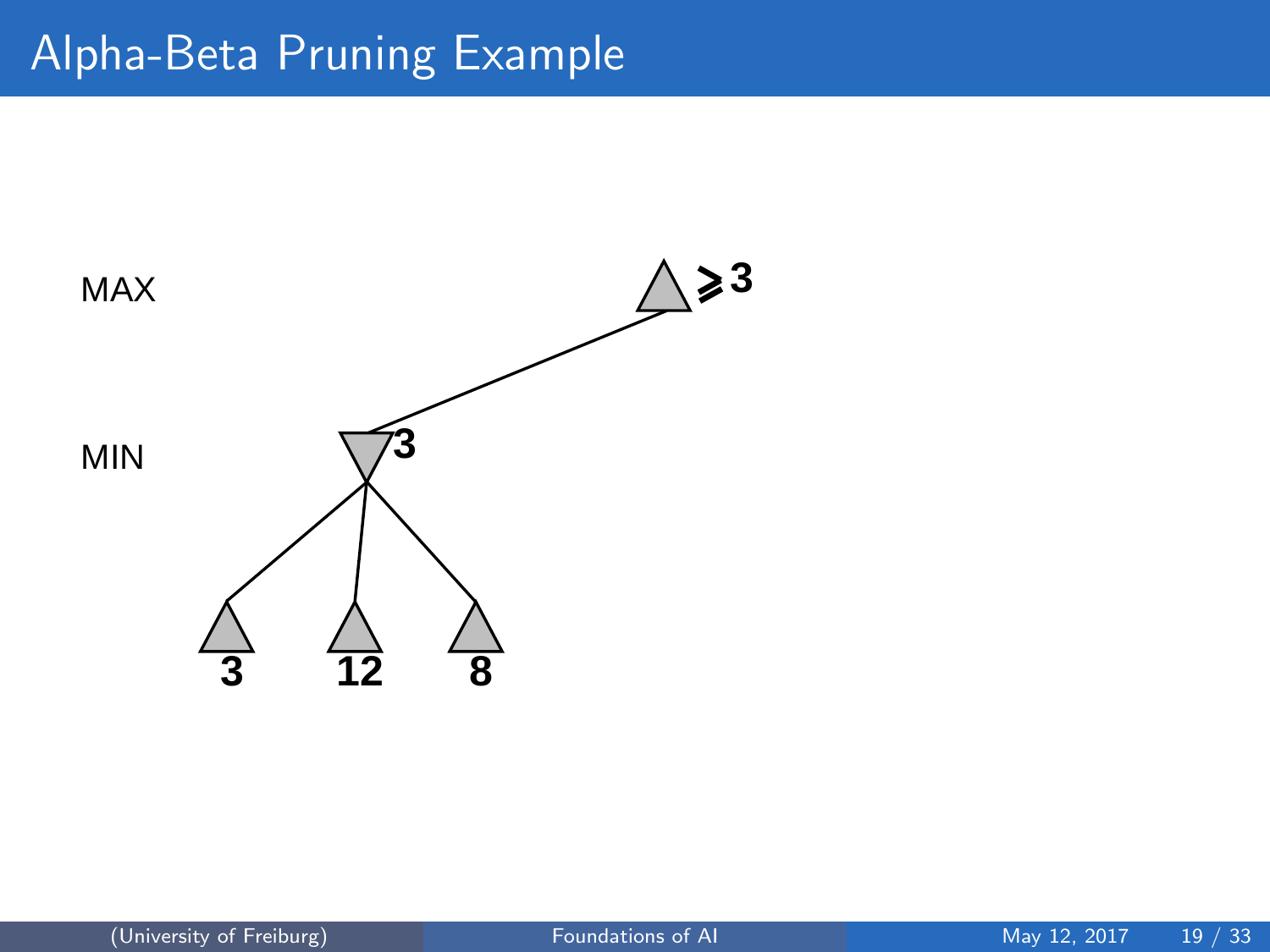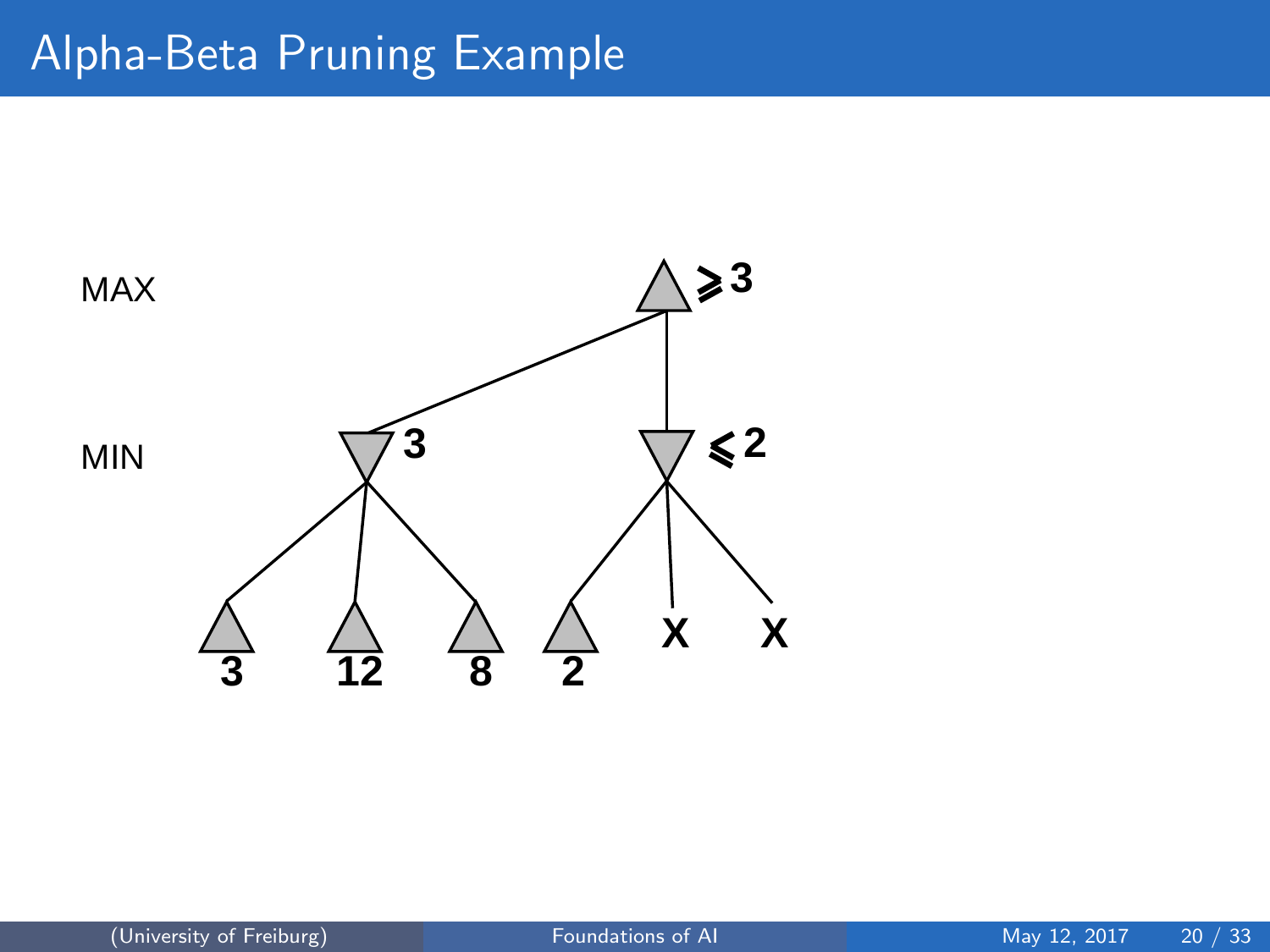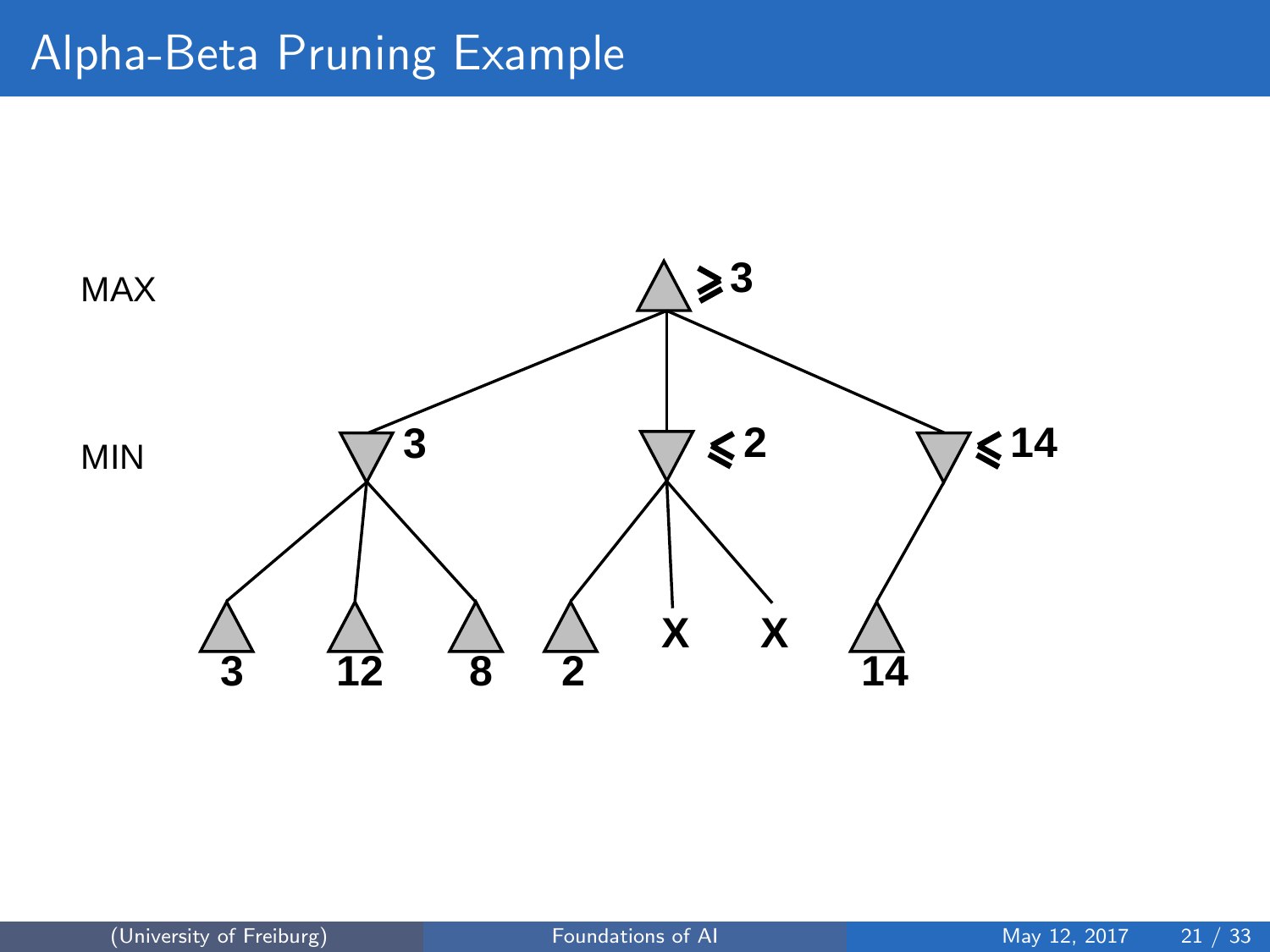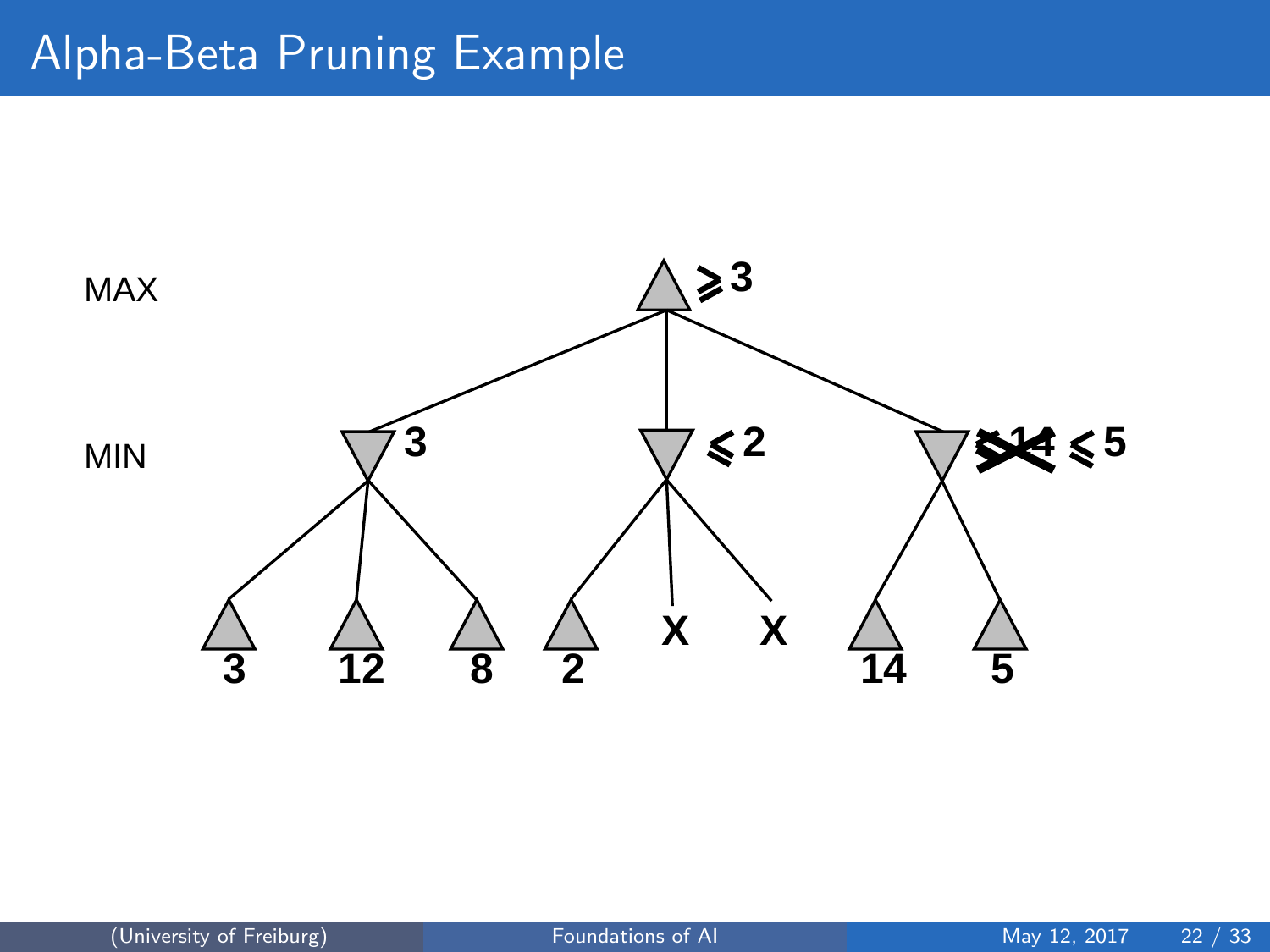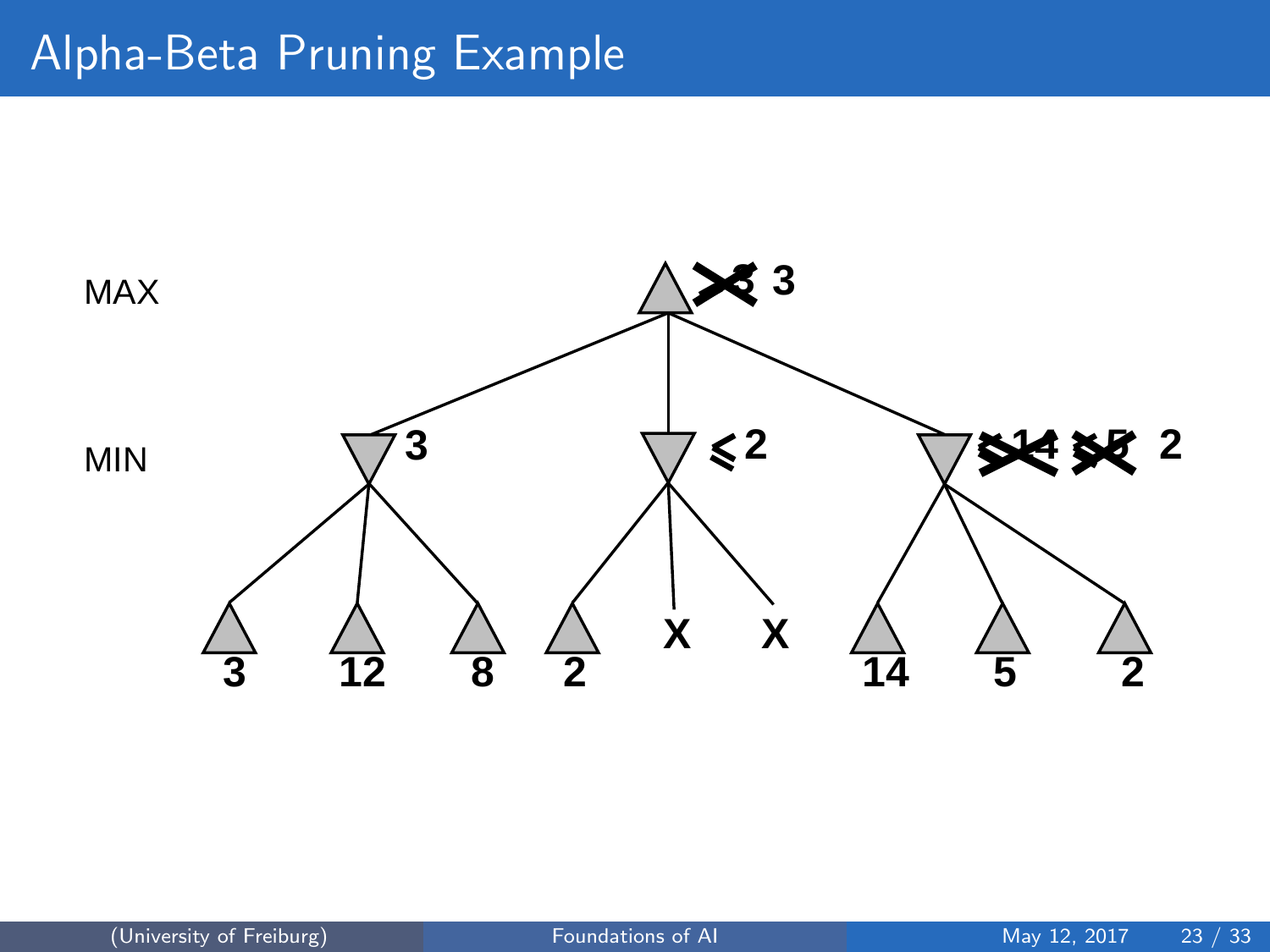- The alpha-beta search cuts the largest amount off the tree when we examine the best move first.
- In the best case (always the best move first), the search expenditure is reduced to  $O(b^{d/2}) \Rightarrow$  we can search twice as deep in the same amount of time.
- In the average case (randomly distributed moves), for moderate b  $(b < 100)$ , we roughly have  $O(b^{3d/4})$ .
- However, the best move typically is not known. Practical case: A simple ordering heuristic brings the performance close to the best case  $\Rightarrow$  In chess, we can thus reach a depth of 6–7 moves.

#### Good ordering for chess?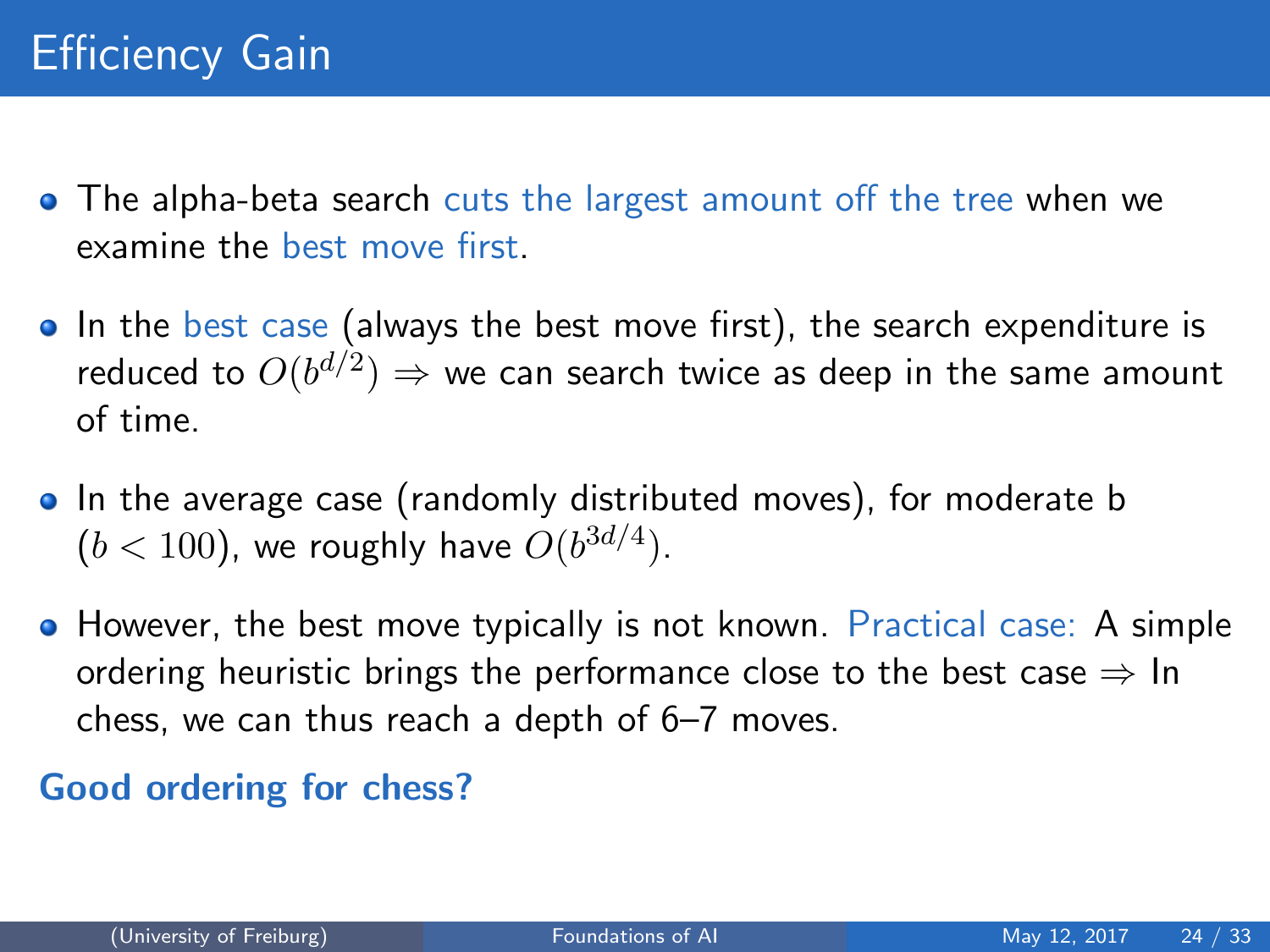- The alpha-beta search cuts the largest amount off the tree when we examine the best move first.
- In the best case (always the best move first), the search expenditure is reduced to  $O(b^{d/2}) \Rightarrow$  we can search twice as deep in the same amount of time.
- In the average case (randomly distributed moves), for moderate b  $(b < 100)$ , we roughly have  $O(b^{3d/4})$ .
- However, the best move typically is not known. Practical case: A simple ordering heuristic brings the performance close to the best case  $\Rightarrow$  In chess, we can thus reach a depth of 6–7 moves.

Good ordering for chess? Try captures first, then threats, then forward moves, then backward moves.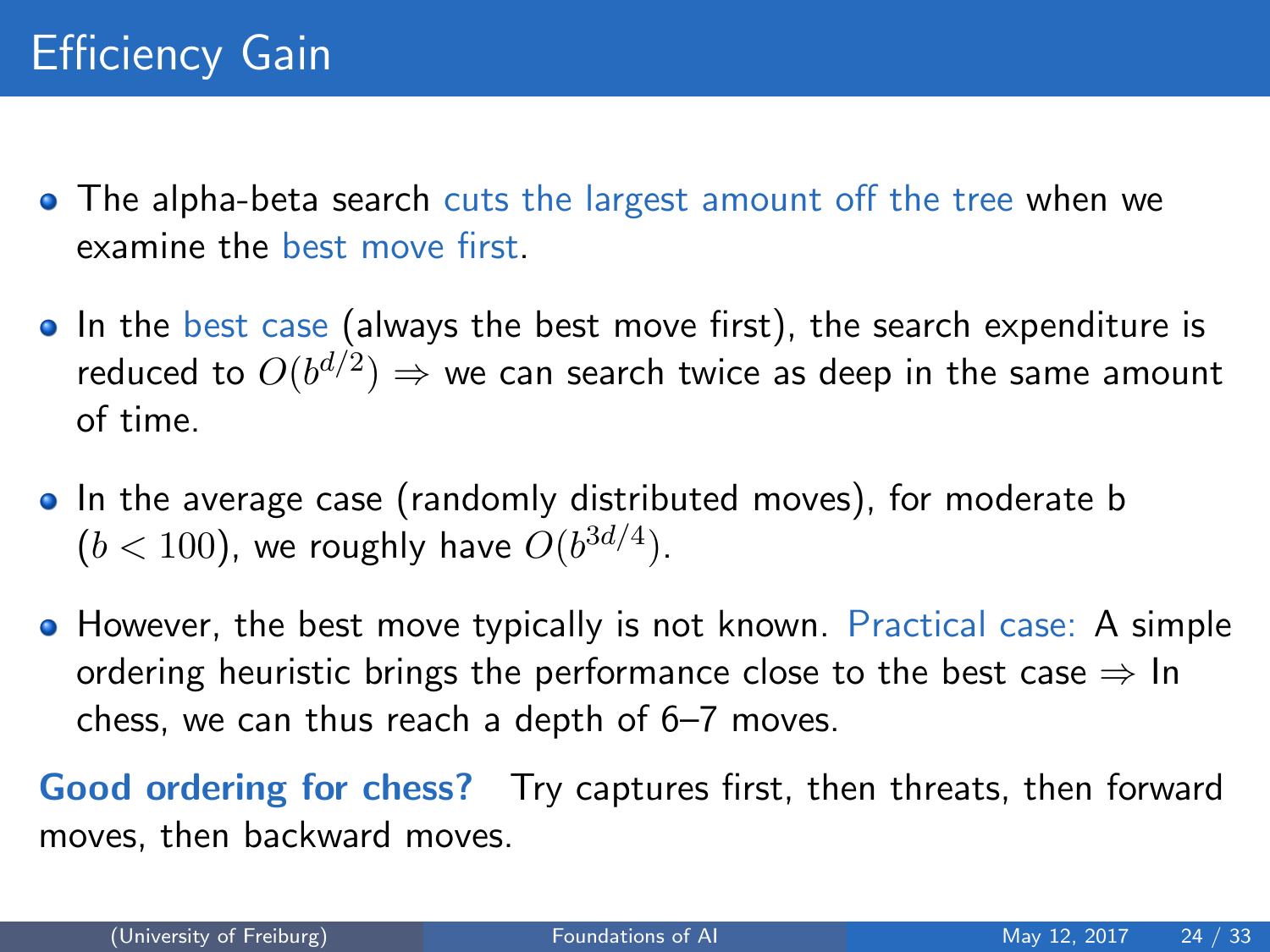#### <span id="page-27-0"></span>Games that Include an Element of Chance



White has just rolled a 6 and a 5 and has 4 legal moves.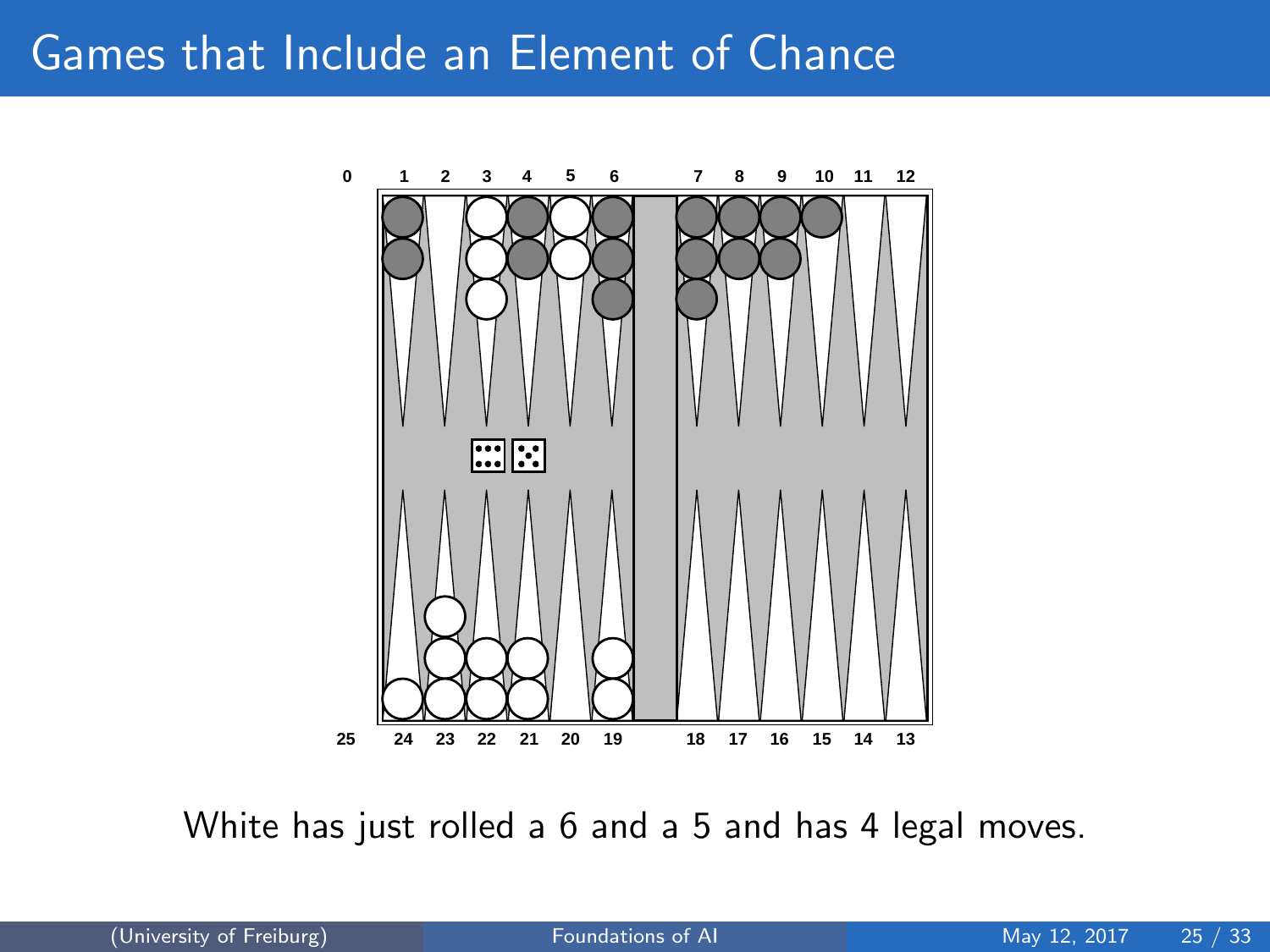#### Game Tree for Backgammon

In addition to MIN- and MAX nodes, we need chance nodes (for the dice).

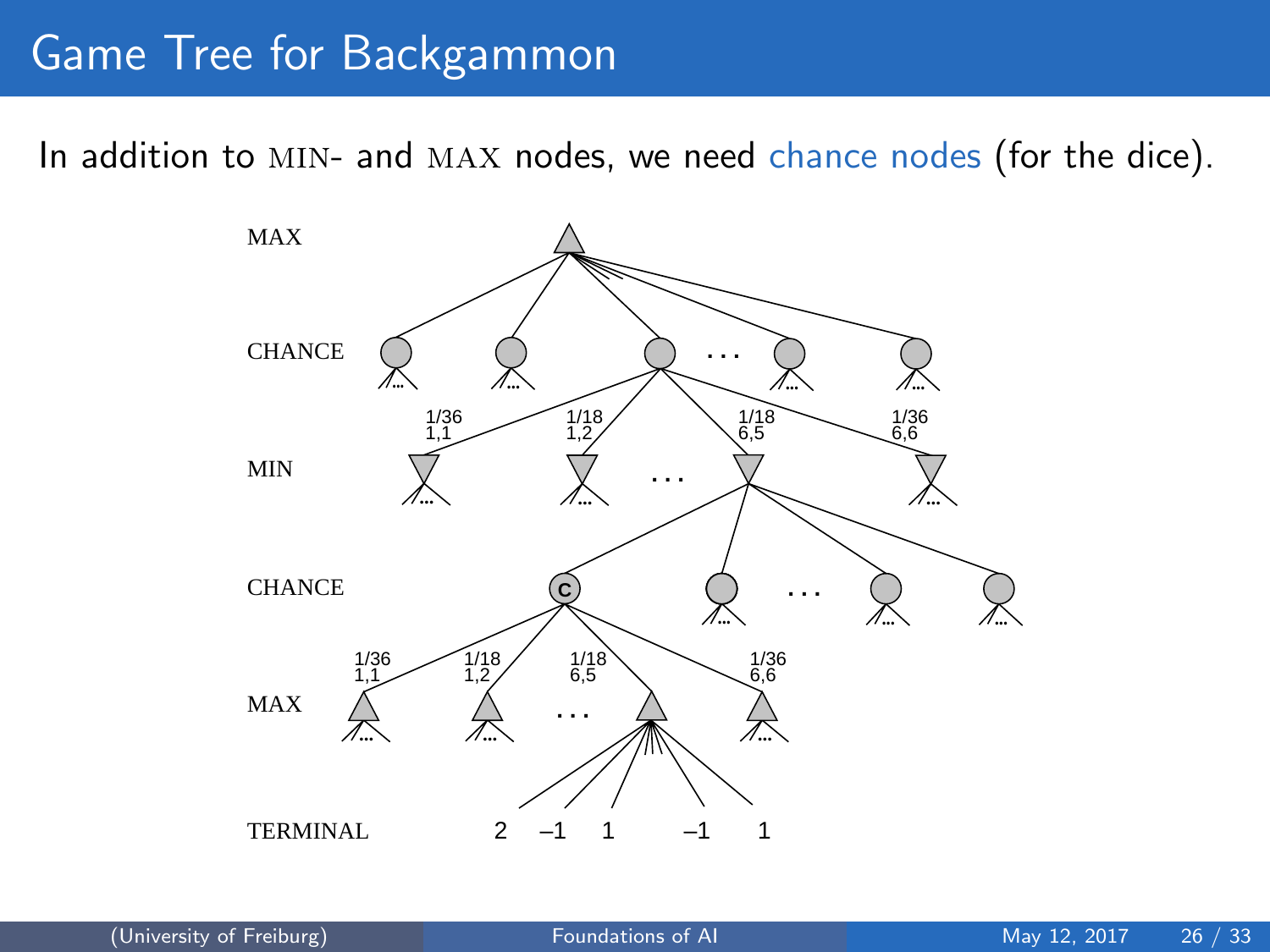Utility function for chance nodes  $C$  over MAX:

 $d_i$ : possible dice roll

 $P(d_i)$ : probability of obtaining that roll

 $S(C, d_i)$ : attainable positions from C with roll  $d_i$ 

UTILITY(s): Evaluation of s

$$
\text{EXPECTIMAX}(C) = \sum_{i} P(d_i) \max_{s \in S(C, d_i)} (\text{UTILITY}(s))
$$

EXPECTIMIN likewise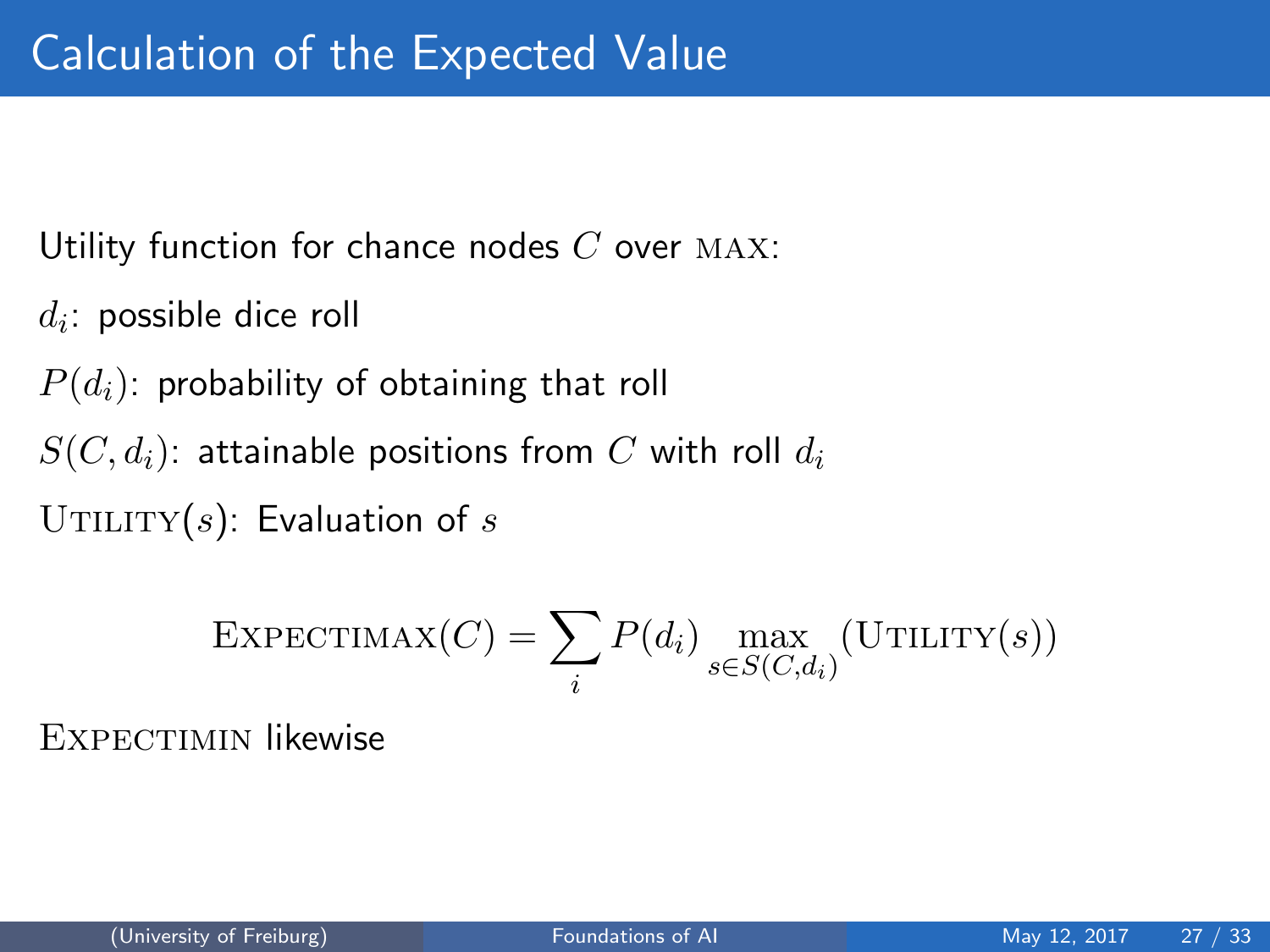Order-preserving transformations on the evaluation values may change the best move:



- Search costs increase: Instead of  $O(b^d)$ , we get  $O((b \times n)^d)$ , where  $n$  is the number of possible dice outcomes.
- $\rightarrow$  In Backgammon ( $n = 21$ ,  $b = 20$ , can be 4000) the maximum for d is 2.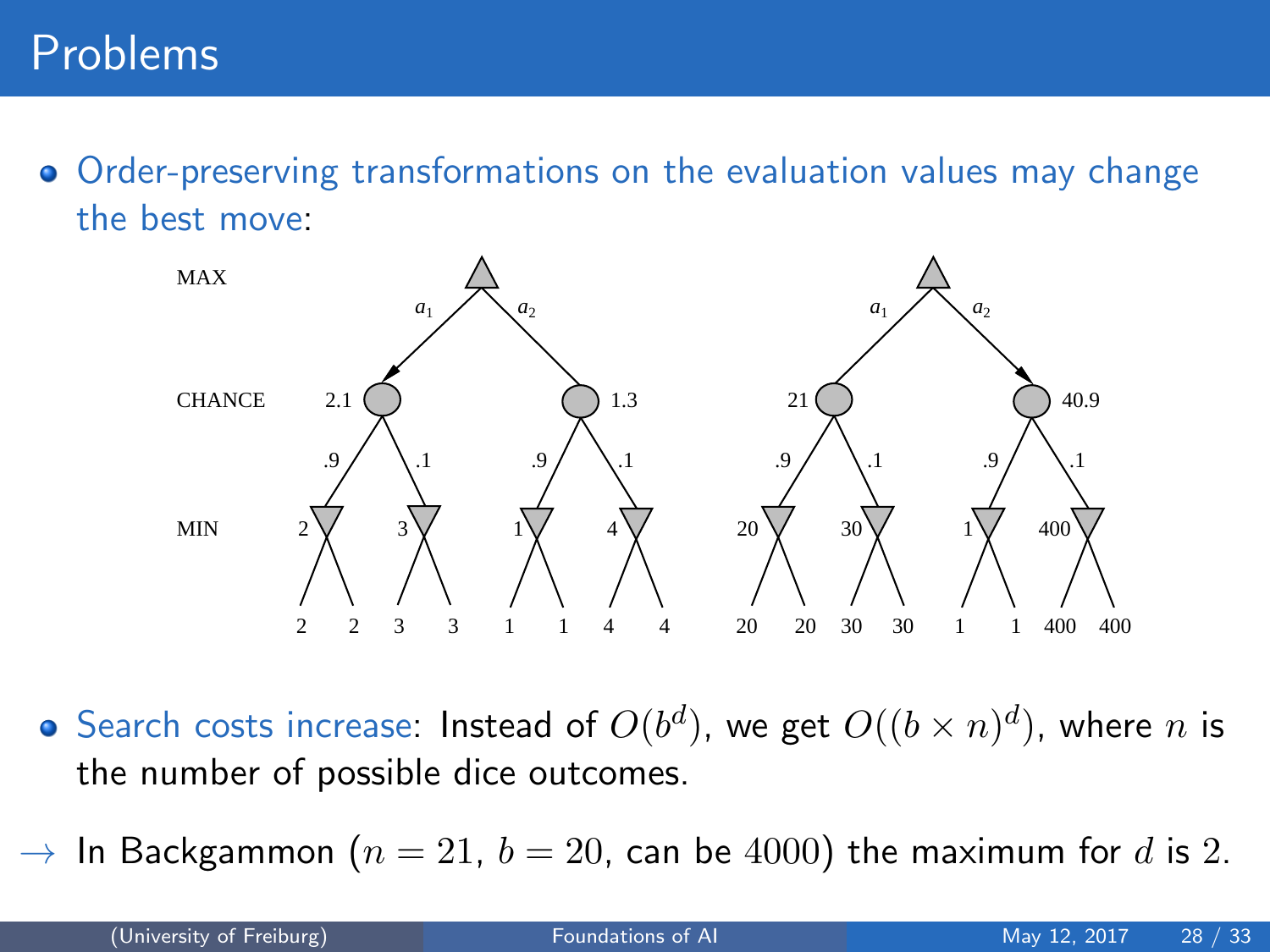- Recently card games such as bridge and poker have been addressed as well
- One approach: simulate play with open cards and then average over all possible plays (or make a Monte Carlo simulation) using minimax (perhaps modified)
- Pick the move with the best expected result (usually all moves will lead to a loss, but some give better results)
	- Averaging over clairvoyance
- Although "incorrect", appears to give reasonable results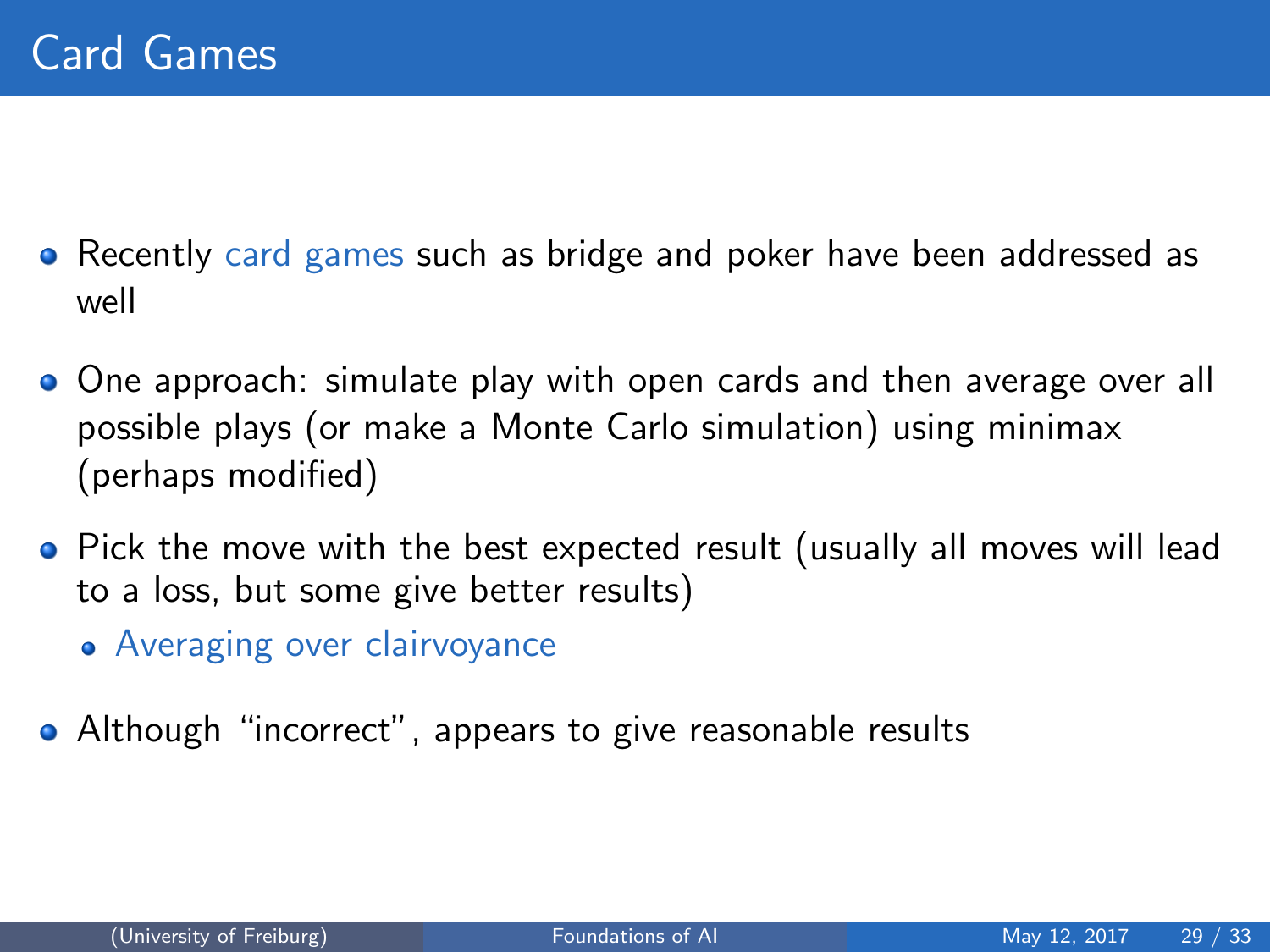# <span id="page-32-0"></span>State of the Art (1)

Backgammon: The BKG program defeated the official world champion in 1980. A newer program TD-Gammon is among the top 3 players.

Checkers, draughts (by international rules): A program called Chinook is the official world champion in man-computer competition (acknowledges by ACF and EDA) and is the highest-rated player:

> Chinook: 2712 Ron King: 2632 Asa Long: 2631 Don Lafferty: 2625

In 1995, Chinook won a 32 game match against Don Lafferty.

Othello: Very good, even on normal computers. In 1997, the Logistello program defeated the human world champion.

Chess: In 1997, world chess master G. Kasparow was beaten by a computer in a match of 6 games by Deep Blue (IBM Thomas J. Watson Research Center).

Special hardware (32 processors with 8 chips, 2 Mi. calculations per second) and special chess knowledge.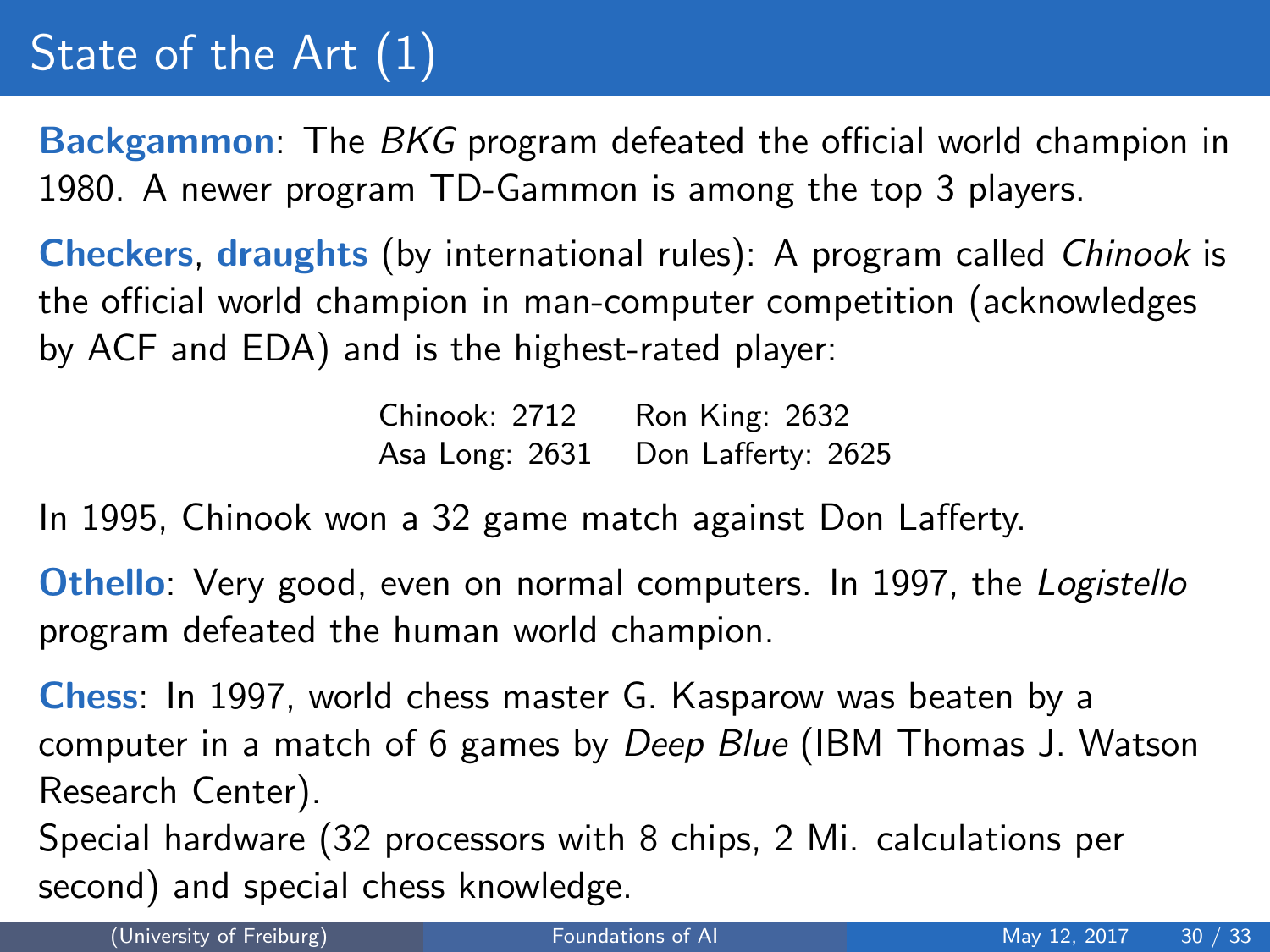Go: The program AlphaGo was able to beat in March 2016 one of the best human players Lee Sedol (according to ELO ranking the 4th best player worldwide) 4:1.

AlphaGo used Monte Carlo search techniques (UCT) and deep learning techniques.

Poker: In January 2017, Libratus played against four top-class human poker players for 20 days heads-up no-limit Texas hold 'em. In the end, Libratus was more than 1.7 M\$ ahead.

Libratus used a number of different techniques all based on game theory.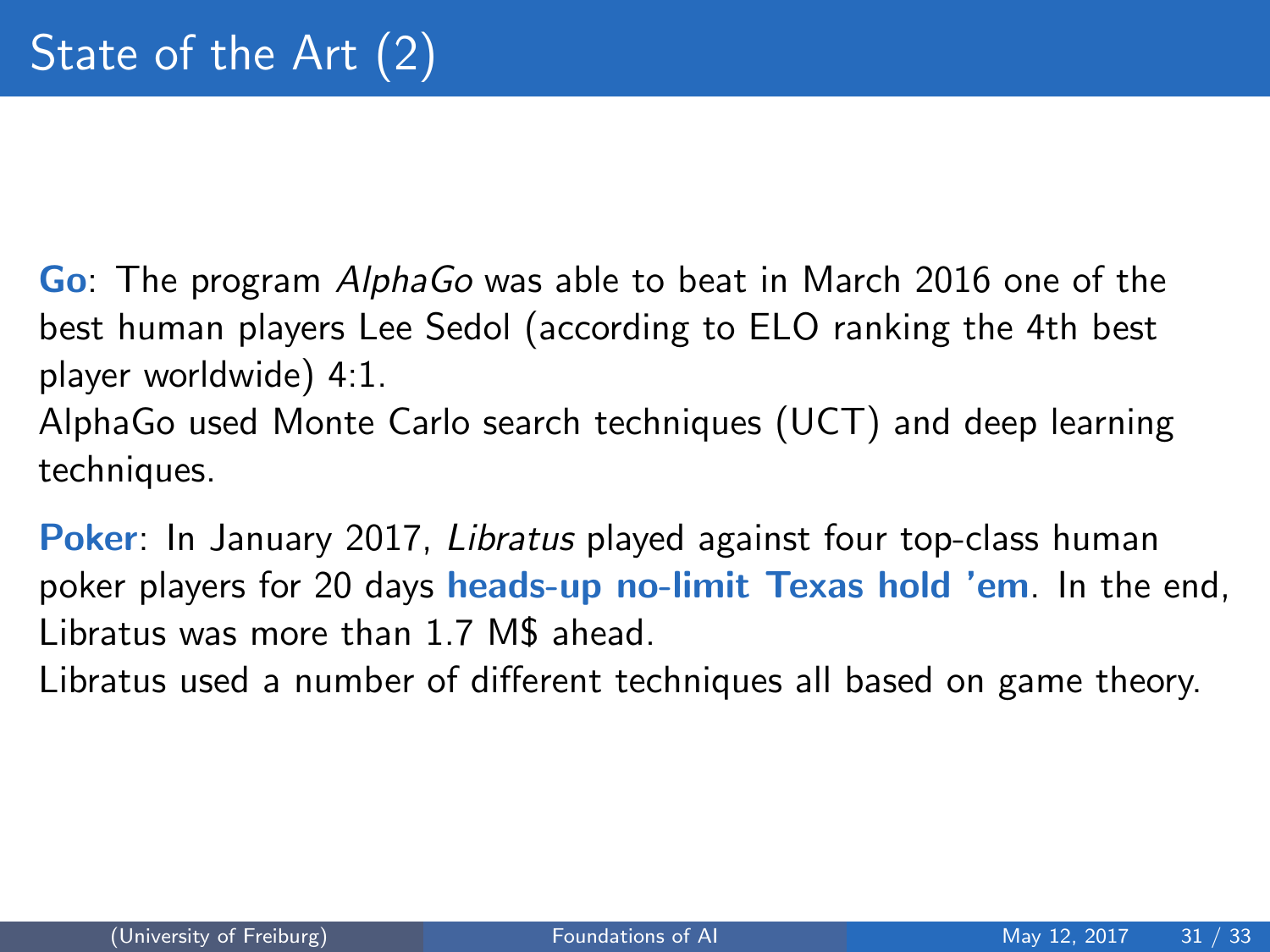- Alpha-Beta-Search
- ... with dynamic decision-making for uncertain positions
- Good (but usually simple) evaluation functions
- Large databases of opening moves
- Very large game termination databases (for checkers, all ten-piece situations)
- **•** For Go, Monte-Carlo and machine learning techniques proved to be successful.
- . . . and very fast and parallel processors, huge memory, and plenty of plays.
- For Poker, game theoretic analysis together with extensive self-play (15 million core CPU hours) were important.